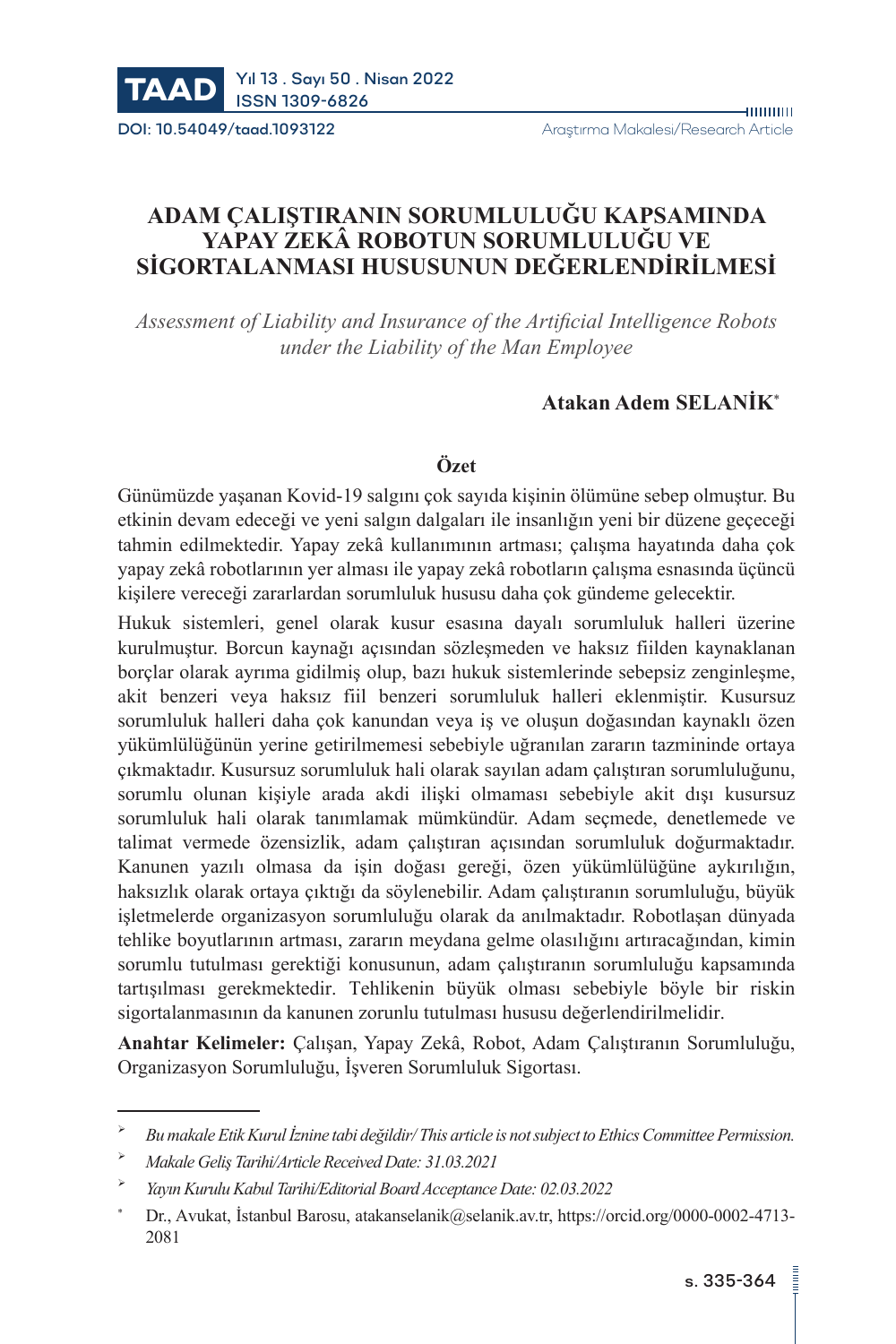шшшн

#### **Abstract**

The COVID-19 pandemic has killed many people. It is estimated that effect of Covid-19 will continue and humanity will move to a new order with new epidemic waves. As a result of increasing usage of AI with AI robots taking more part in working life, the topic of responsibility for the damages caused by AI robots to third parties during working will come to the fore.

Legal systems are generally built on liability cases which based on fault. In terms of the source of debt, a distinction is made as debts arising from contract and tortious act, also in some other legal systems, unjust enrichment, contract-like or tort-like liability situations are added. The cases of strict liability mostly arise in the compensation of the damage suffered due to the failure to fulfill the duty of care arising from the law or the nature of the business and the event. It is possible to define the employer's liability, which is considered as a state of strict liability, as a state of non-contractual strict liability, since there is non contractual relationship with the responsible person.

Carelessness in selecting, inspection and giving instructions creates responsibility for the employer. Although it is not legally written, it can also be said that due to the nature of the work, the violation of the duty of care emerges as an injustice. The responsibility of the employee is also named as the organizational responsibility in large enterprises. Since the increase in the dimensions of danger in the robotized world will increase the possibility of harm, the issue of who should be held responsible should be discussed within the scope of the responsibility of the employer. Due to the great danger, it should be considered that the insurance of such a risk is required by law.

**Key words:** Employee, Artificial Intelligence, Robot, Man Employee Responsibility, Organization Responsibility, Employer Liability Insurance.

#### **Extended Summary**

Employment is a subject that changes and develops in direct proportion to technology. The working life that started with the agricultural revolution has evolved into a different situation with the industrial revolution. With the rapid advancement of today's technological developments, the issue of responsibility has expanded and complicated in a new industrial revolution (Industry 4.0- 4th Industrial Revolution).

Thanks to the impressive technological advances of recent years, today's robots not only perform certain simple activities (such as bottling, packaging a product), but also work with the development of certain autonomous and cognitive features, and interact with the environment by making semi-independent decisions using the ability to learn from experience. In such a context, the legal responsibility arising from the harmful action of a robot has become a very important issue. The European Parliament has issued a "Recommendation to the Commission on Civil Law Rules on Robotics" on the Legal Status of Artificial Intelligence and Responsibility for Damages Caused by Artificial Intelligence Use. With the autonomy and unique features of the robots, many questions arise about whether to create a new category. It is predicted that artificial intelligence robots can work in areas such as driverless vehicles, drones, aged care robots, medical robots, education and employment.

Under the current legal framework, robots cannot be held responsible for actions or omissions that harm third parties. On the contrary, it will be considered that the manufacturer, operator, owner or users should be held strictly responsible for the actions or shortcomings of a robot in terms of current responsibility rules. It will be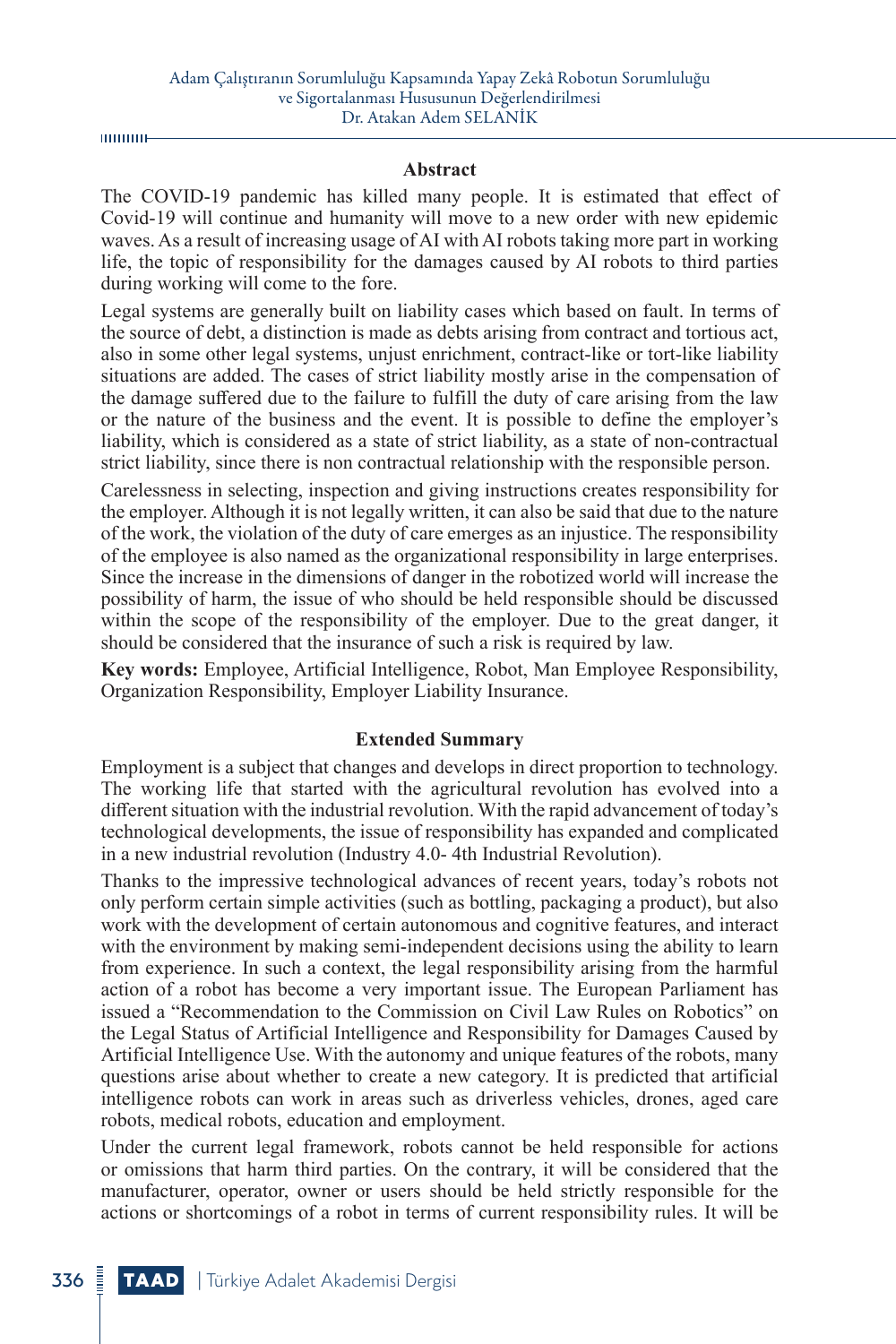necessary to discuss whether this responsibility should be interpreted as flawed or flawless, in which category it should be in existing legal regulations.

When looking at the historical process of the concept of perfect responsibility, it will be seen that it has developed in direct proportion with the increase in mechanization. As machines increase, hazards and flawless responsibility areas increase.

In this study, the responsibility of the artificial intelligence robot will be tried to interpret from the window of the responsibility of the man. In the legal systems, how the responsibility of the employer has developed historically and how it has been handled in common law and civil law systems will be evaluated. It will be discussed whether the Turkish Code of Obligations will be sufficient to resolve disputes. In the sense we know, the possibilities of keeping the damages of robots working with artificial intelligence in the same scope will be discussed with the provisions of the responsibility of the man. Considering the dimensions of the hazard, it will also be evaluated in terms of insuring the liability as it can cause harm to the body. Legal evaluation of these issues can also be a guide in disputes that may arise.

## **GİRİŞ**

Adam çalıştırma, teknolojiyle doğru orantılı şekilde değişen ve gelişen bir konudur. Tarım devrimi ile başlayan çalışma hayatı, sanayi devrimiyle daha başka bir duruma evirilmiştir. Günümüz teknolojik gelişmelerinin hızlı ilerlemesi ile yeni bir endüstri devrimi (Endüstri 4.0- 4. Sanayi Devrimi) içerisinde sorumluluk konusu daha da genişlemiş ve karmaşıklaşmıştır. Son yılların etkileyici teknolojik gelişmeleri sayesinde, günümüz robotları sadece belirli basit faaliyetleri (bir malın şişelenmesi, paketlenmesi gibi) gerçekleştirebilmekle kalmayıp; aynı zamanda belirli özerk ve bilişsel özelliklerin geliştirilmesi ile çalışmakta, deneyimlerden öğrenme yeteneğini kullanarak yarı bağımsız kararlar alarak çevresiyle etkileşime girmektedir. Bu bağlamda, bir robotun zararlı eyleminden doğan yasal sorumluluğu çok önemli bir konu haline gelmiştir. Robotik faaliyetlerden kaynaklanan zarar, robotun hatalı üretiminden, hatalı kullanımından veya tehlikeli bir faaliyet içerisinde olmasından kaynaklanabilir. Tehlikeli faaliyet içerisinde çalışan robotun meydana getirdiği zararlar tehlike sorumluluğu kapsamında çözülebilir veya hatalı üretilen robotun verdiği zarar ile ilgili üretici veya imalatçının sorumluluğuna gidilebilir.

Avrupa Parlamentosu *'Yapay Zekânın Hukuki Statüsüne ve Yapay Zekâ Kullanımının Verdiği Zararlardan Sorumluluğa İlişkin Tavsiye Raporu'* (recommendations to the Commission on Civil Law Rules on Robotics<sup>1</sup>) düzenlemiştir. Robotların özerkliği ve kendine özgü özellikleri ile yeni bir kategori oluşturulup oluşturulmayacağı konusunda da birçok soru gündeme gelmektedir. *Sürücüsüz araçlar, dronlar, yaşlı bakım robotları, tıbbi robotlar,* 

<sup>1</sup> 16 Şubat 2017 tarihli Avrupa Parlamentosu kararı, [2015/2103 \(INL\)](https://oeil.secure.europarl.europa.eu/oeil/popups/ficheprocedure.do?lang=en&reference=2015/2103(INL)) bknz. [https://www.](https://www.europarl.europa.eu/doceo/document/TA-8-2017-0051_EN.html) [europarl.europa.eu/doceo/document/TA-8-2017-0051\\_EN.html](https://www.europarl.europa.eu/doceo/document/TA-8-2017-0051_EN.html) (Erişim tarihi: 28.10.2021).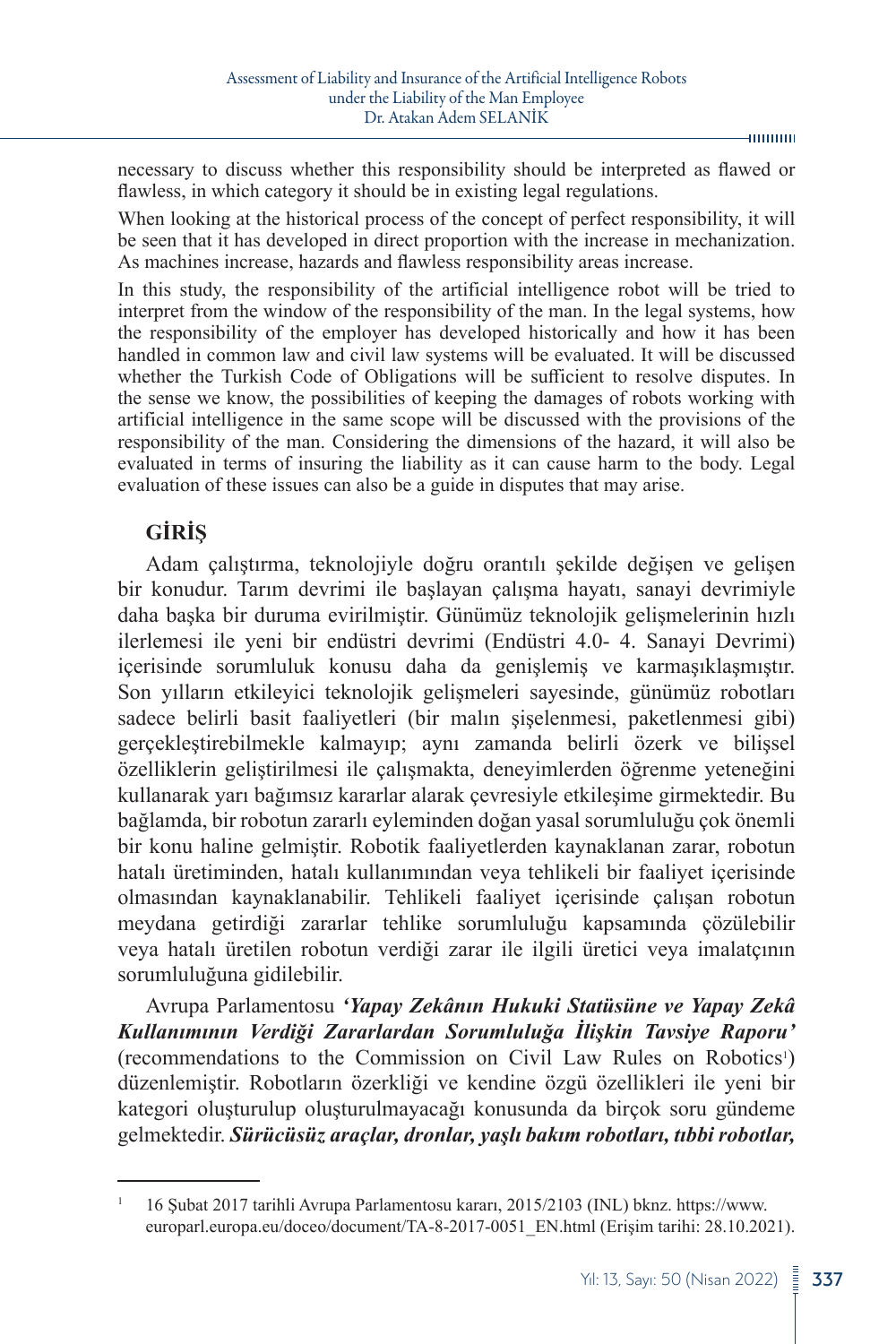#### **munu**-

*eğitim ve istihdam gibi alanlarda yapay zekâ robotların çalışabileceği öngörülmektedir*. Mevcut yasal çerçeve uyarınca, robotların üçüncü taraflara zarar veren fiil veya ihmallerden kendileri sorumlu tutulamaz. Buna karşılık mevcut sorumluluk kuralları, açısından *üretici, operatör, sahip veya kullanıcıların bir robotun eylemlerinden veya eksikliklerinden kesinlikle sorumlu tutulması ihtiyacı* doğmaktadır. Salgın sebebiyle ortaya çıkan yeni çalışma düzeninde yapay zekâ robot kullanımları sırasında ortaya çıkacak sorumluluk, daha sık karşılaşacağımız bir konu olarak değerlendirilmesi gerekmektedir.

İfa yardımcısı sorumluluğu yerine kusur esasına dayanmayan, aynı zamanda işletmelerin organizasyon sorumluluğunu da kapsayan, adam çalıştıranın sorumluluğu düzenlemesi ele alınmıştır. Hukuk sistemlerinde adam çalıştıranın sorumluluğunun tarihsel olarak nasıl geliştiği, common law ve civil law hukuk sistemlerinde nasıl ele alındığı hususu değerlendirilerek; Türk Borçlar Kanunu'nun uyuşmazlıkların çözümünde yeterli olup olmayacağı ortaya konulmalıdır. Bildiğimiz anlamda adam çalıştıranın sorumluluğu hükümleri ile yapay zekâ ile çalışan robotların verebileceği zararların da aynı kapsamda tutulabilmesinin olanakları tartışılmalıdır. Diğer yandan üretim hatası, uygun olmayan ürün sebebiyle zarara uğranılması halinde organizasyon sorumluluğu yanında doğrudan imalatçı sorumluluğuna da gidilebilir. Robotik faaliyetlerin tehlikeli içermesi hali, tehlike sorumluluğu kapsamında değerlendirme yapma olanağı sağlamaktadır. Tehlikenin boyutları göz önüne alınarak bedeni zararlara da sebebiyet verebileceğinden, sorumluluğun sigortalanması hususu yönünden de değerlendirilmelidir.

## **I. ADAM ÇALIŞTIRANIN SORUMLULUĞU**

#### **A. Genel Olarak**

Hukuki sorumluluk ilkeleri, zaman içerisinde değişim göstererek sosyal, ekonomik ve kültürel değişimlere uyarlanmaktadır. *Kusursuz sorumluluk kapsamında zararın giderilmesi borcu, zarar ile sorumluluğu doğuran olay arasında illiyet bağının kurulması ile* doğar. Sonucun meydana gelip gelmediğine bakıldığından, sonuç (netice) sorumluluğu olarak da adlandırılmaktadır. Kusura dayalı sorumluluk kapsamında ise kusur ile birlikte sorumluluk söz konusu olacaktır. Zararın meydana gelmesi ile borçlunun kusuru arasında bağ aranmaktadır. Kusur yoksa sorumluluktan da bahsedemeyiz. Zarar ile borçlunun kusuru arasında illiyet bağı kurulmalıdır<sup>2</sup>.

Sanayileşme sonucu, makineye bağlı kazalar ile yapanı bilinmeyen olaylar artmaya başlamış, teknik gelişmeler neticesi makineleşme ile kazaların daha

<sup>2</sup> Bülent Tahiroğlu, Roma Borçlar Hukuku (Der 2016) 42-43; Türkan Rado, Roma Hukuku Dersleri-Borçlar Hukuku (13. Bası, Filiz 2016) 39 vd.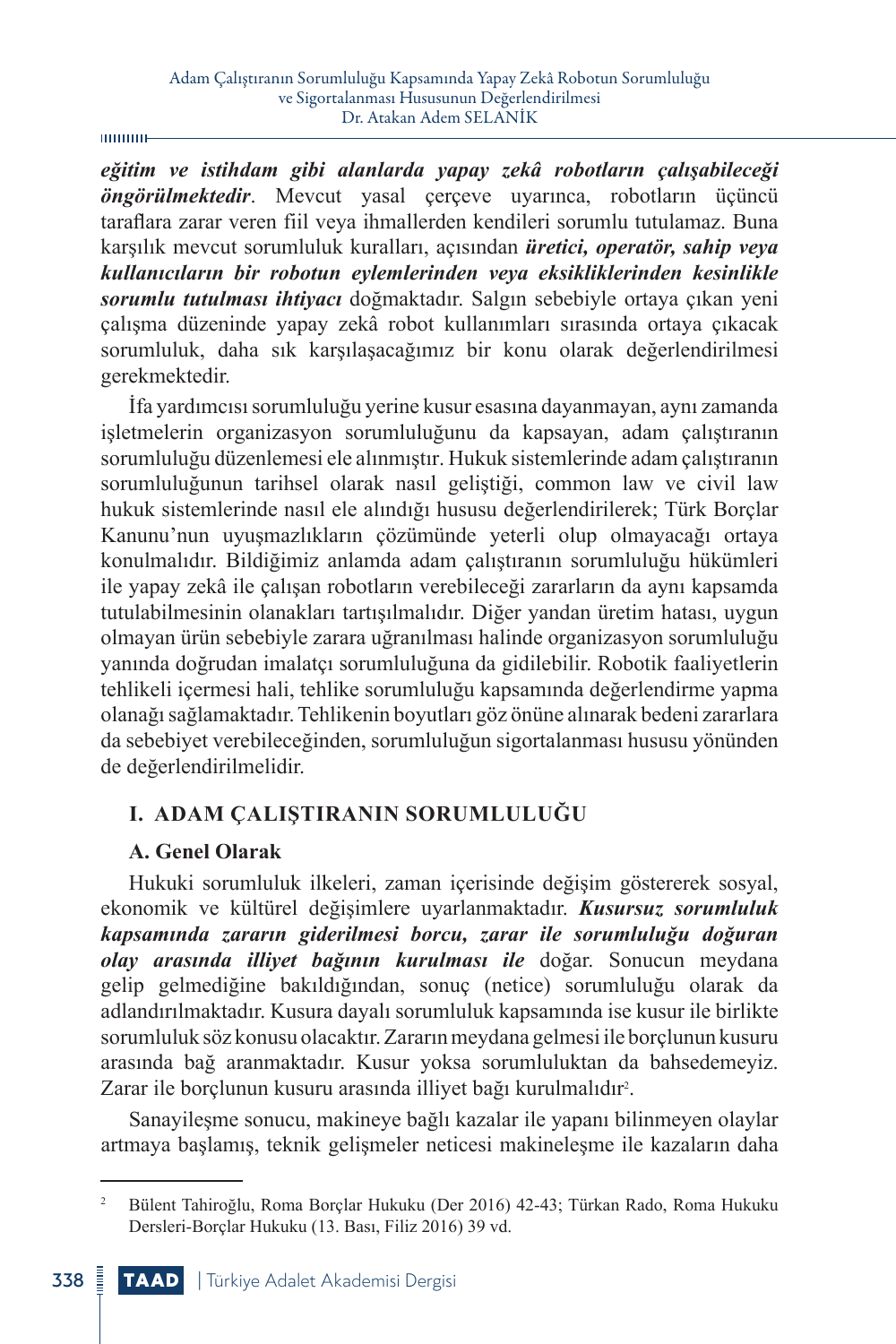da artması kusur sorumluluğu ilkesinin yetersiz kaldığı düşüncesini ortaya çıkarmıştır<sup>3</sup> . Objektif sorumluluk alanındaki ilk tartışmalar, demiryolu kazalarının meydana gelmesiyle, y*üksek kârdan faydalanan işletmelerin zararlardan da sorumlu tutulması gerektiği* yönündeki sosyal düşüncelerle başlamıştır<sup>4</sup> . Toplumların, ihtilallerin etkisiyle değişmesi, iktisadi ve sosyal ilişkilerin belirli temellere oturmasını sağlamıştır. Birçok reform ile iktisadi ve sosyal ilişkilerde temel değişiklikler yaşanmış; kişisel hukuktan kollektif hukuka geçiş oluşmaya başlamıştır. Modern çağ ile kusur sorumluluğunun yetersiz kaldığı alanlarda, kusursuz sorumluluk ilkesi güçlenmiştir. *Ulaşım, enerji ve üretim araçlarının artması, makineleşme, kimyasal ve biyolojik buluş ve değişiklikler, birçok tehlikeyi beraberinde getirmiştir*. Bu hususlar kusursuz sorumluluk ilkesinin gelişmesinin ana etkenleridir<sup>s</sup>. Endüstri devriminin etkisi ile adam çalıştırma kavramı daha geniş yelpazede tartışılmaya başlanmıştır. Yapay zekâ robotların çalıştırılma alanlarının artması ile üretici ve adam çalıştıranın sorumluluk alanları, birbirleriyle iç içe geçecektir.

#### **B. Roma Hukuku Dönemi**

Roma Hukuku'nda da en eski devirlerde objektif sorumluluk, daha geniş bir yer tutmuştur. Özellikle eski hukuk döneminde gerek sözleşme gerekse sözleşme dışı sorumlulukta borçlunun ya da zarar verenin kusuru olup olmadığı araştırılmıyor, davranışı ile bir başkasına zarar veren, kusuru olmasa dahi sorumlu tutuluyordu. Sonuca bakılarak, kendisinden beklenen sonuç meydana gelmemiş veya beklenenden daha ağır bir sonuç meydana gelmiş ise sorumluluk doğmaktaydı. Klasik hukuk ve Iustinianus dönemi ile kusur sorumluluğunun alanı genişlemeye başlamıştır<sup>s</sup>. Iustinianus Hukuku'nda

 $-$ 000000

<sup>&</sup>lt;sup>3</sup> Marle-Helene Renaut, Histoire du droit des obligations, (Français, Ellipses, 2008) 8; Tahiroğlu (n 1) 44-45.

<sup>4</sup> Andreas B. Schwarz, Borçlar Hukuku Dersleri (çev: Bülent Davran) I (İstanbul, 1948) 101- 102; Tahiroğlu (n 1) 45.

<sup>5</sup> Tahiroğlu (n 1) 45-46.

<sup>6</sup> Rado (n 1) 37; Tahiroğlu (n 1) 39 vd; Zilelioğlu 241 vd; Şahin Akıncı, Roma Borçlar Hukuku, 818 sayılı BK. ve 6098 sayılı TBK ile Mukayeseli (7. Bası, Sayram 2017) 34 vd; Belgin Erdoğmuş, In Diem Addicto (Daha iyi teklif kaydı) (İstanbul, 1972) 25 vd; Paul Koschaker ve Kudret Ayiter, Modern Hususi Hukuka Giriş Olarak Roma Hususi Hukukunun Ana Hatları (Ankara 1975) 197 vd; Gai. İnst.3, 88: *'Omnis enim obligatio ve lex contractu nascitur ve lex delicto'; 'Her borç ya bir akitten veya haksız fiilden doğar.'* düzenlemesi ile yapılan sözleşme ve haksız fiil sorumluluğu ayrımına bütün hukuk sistemlerinde rastlanmaktadır ki bu ayrım, Kıta Avrupa sistemlerinde olduğu kadar Anglo Sakson borçlar hukuku sistemlerinde de önemli yer tutmaktadır. Zamanla sadece haksız fiil ve sözleşmeden kaynaklanan sorumluluk ayrımı, bir kimseyi başkasına karşı borçlandırmakta; sorumlu tutmakta yeterli görülmemiştir. *Gaius* metninde daha sonraları D.44, 7, 1, pr. Gaius. '*Obligationes aux et contractu nascuntur aut ex maleficitio, aut proprio quodam iure ex variis causarum figuris'*; '*Borçlar ya bir akitten ya bir haksız fiilden veyahut da diğer çeşitli sebeplerden doğarlar*' ifadesine dönüşmüştür. Justinianus metninde ise akit benzeri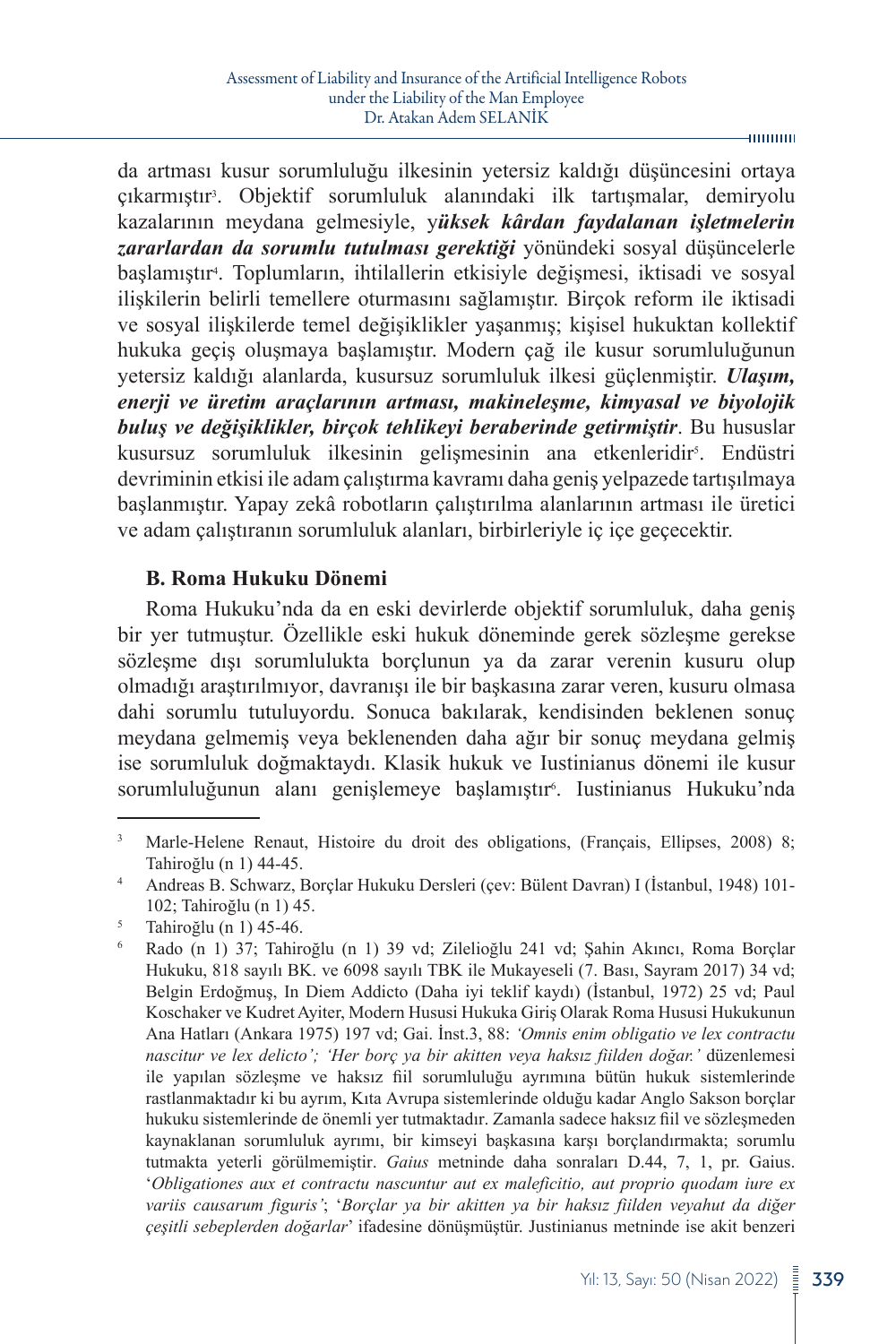geçerli olan kusur sorumluluğunun etkisi günümüze kadar gelmiştir. Türk Medeni Kanunu ve Borçlar Kanunu, Alman ve İsviçre Hukuku'nun iktibas edilmesi sebebiyle, kusur kaynaklı sorumluluk konusunda Roma Hukuku'nun derin etkisi altında kalmıştır. Roma Hukuku, *Iustinianus* derlemesinde (Corpus Iuris Civilis) modern hukuklarda akdi sorumluluk sistemini kuran unsurlar bulunmaktadır<sup>7</sup> . Haksız fiil benzerleri 'quasi delictum' haksız fiillerde olduğu gibi bir takım ceza borçları doğuran sorumluluk türüdür. Haksız fiilde olduğu gibi yine zararın varlığı aranmaktadır. Kusur açısından bazen hafif bir ihmal veya hiçbir kusur olmadan da sorumluluğun doğduğu durumlar söz konusu olmuştur. Roma Hukuku'nda *kusursuz sorumluluk halleri arasında aile evlatlarının ve kölelerin fiillerinden sorumluluk* sayılabilir. Bir dönem köle veya aile evladı tarafından haksız fiil gerçekleştirilmişse, ceza davası Aile reisi (pater familias) veya malike açılırdı. Bunlar da suçluyu zarar görene vererek sorumluluktan kurtulabilirlerdi. Her ne kadar ceza davası olarak görülse de haksız fiil zararının tazmini ile neticelenen bir tarafı da bulunmaktadır. Bu nedenle burada kusursuz sorumluluk kapsamında zararın giderimi söz konusudur; diğer bir deyişle tazminat davasıdır<sup>s</sup>.

Gemicilere, hancılara ve ahırcılara tevdi (*receptum nautarum, cauponum, stabulariorum*) edilen mallara gelen zararlardan sorumluluk kapsamında *gemici, hancı ve ahırcı, kusurları olmadan da meydana gelen, beklenmedik haller dahil, meydana gelen zararlardan sorumluydu*. Iustinianus döneminde bu sorumluluk, kanuni sorumluluk haline getirilmiştir<sup>9</sup>. Gemi, han ve ahır işletenler, yanlarında *çalıştırdıkları kişilerin eylemleri sebebiyle (hırsızlık) meydana gelen zararlardan da kusursuz olarak sorumlu* tutulmuşlardır<sup>10</sup>. Aslında adam çalıştıranın sorumluluğu yanında 'custodia' sorumluluğu kapsamında da *gözetim sorumlusu olarak kendisine bırakılan şeyin dikkatli ve devamlı nezarette (gözetimle) önlenmesi mümkün olan zararlardan sorumlu* tutuluyordu. Otelciler, gemiciler, genel ahır sahipleri custodia sorumluluğu idi<sup>11</sup>. Roma Hukuku'nda da ifaya yardımcı kişilerin fiillerinden sorumlu olunacağını

<sup>(</sup>quasi contractus) ve haksız fiil benzeri (quasi maleficium veya quasi delictum) ifadeleri eklenmiştir (Ins.3, 13, 2.) bknz. Rado (n 1) 39 vd.

 $7$  Tahiroğlu (n 1) 46-47.

<sup>8</sup> Tahiroğlu (n 1) 335; Rado (n 1) 158-159; Roma dönemi (Iustinianus dönemi) hatalı karar veren hakimlerin kasıtları olmasa dahi sorumlu olduklarını öngören kusursuz sorumluluğu (casus sorumluluğu) söz konusu olmuştur. Bknz. Tahiroğlu (n 1) 324; Rado (n 1) 158- 159; diğer kusursuz sorumluluk halleri: *"Aktio de deiectis vel effusis"* geçilen bir yere, bir binadan bir şeyler dökülür veya atılırsa bundan zarar gören binada oturana dava açmakta idi. Bina maliki sorumluluğu gibi burada da sorumluluk ölçütü kusursuz sorumluluk (casus)' tur. Bknz. Tahiroğlu (n 1) 323-324; Rado (n 1) 158-159; 9 Tahiroğlu (n 1) 272.

<sup>&</sup>lt;sup>10</sup> Erdoğmuş (n 5)145-149.<br><sup>11</sup> Koschaker ve Aviter (n 5

Koschaker ve Ayiter (n 5)197; Akıncı (n 5) 34-35.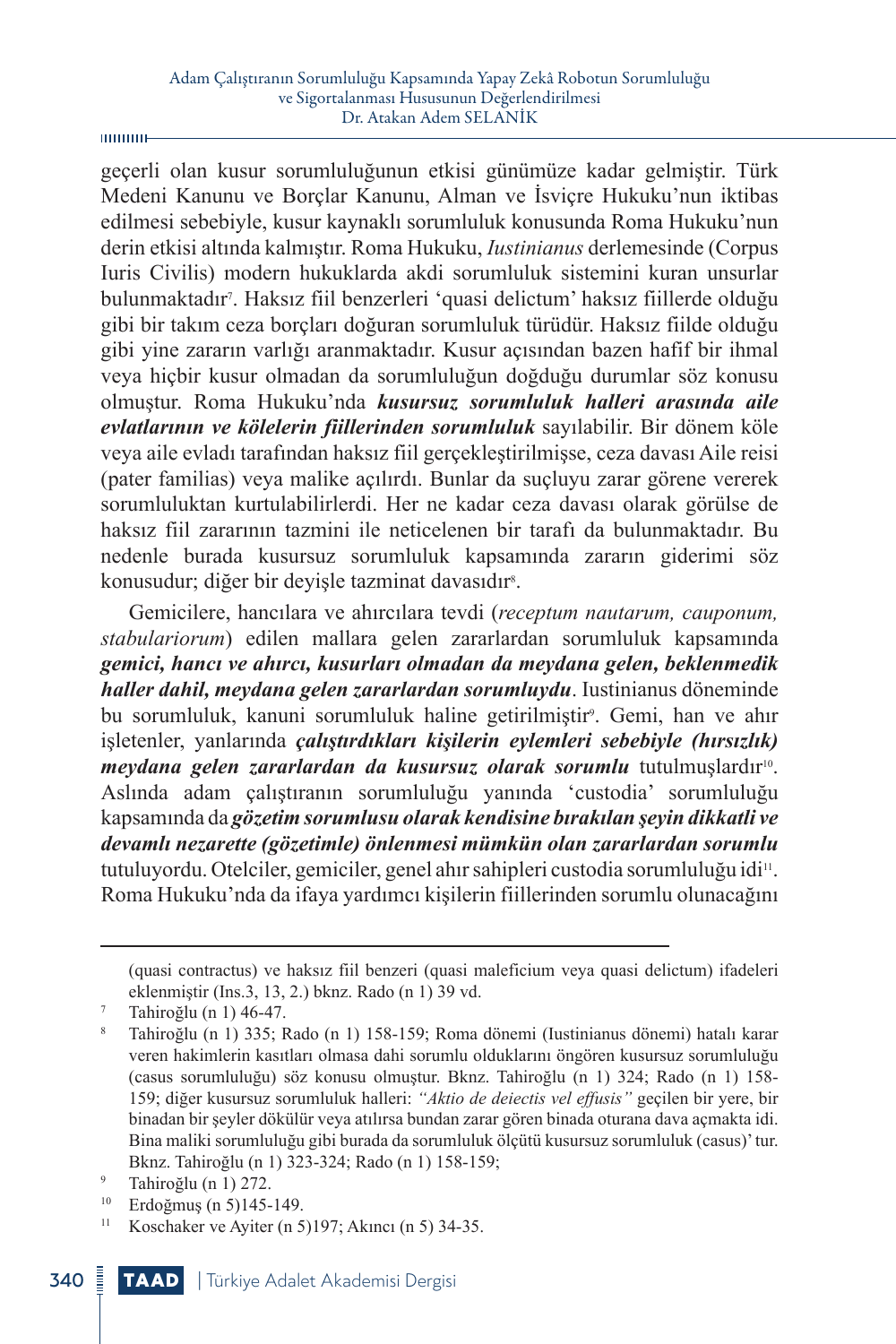-шинин

gösteren metinler de mevcuttur. *"Gaius bir sütunun naklini üstlenen kişinin kendisi veya yardımcıları yükleme veya nakliye sırasında sütunun kırılmasına sebep olmuşlarsa, kusurları olması halinde sorumluluğun doğacağı belirtilmiştir*" (D.19, 2, 25, 7 pr.). *İşverenin yardımcı şahıs seçmedeki ve onu iş sırasındaki gözetmedeki kusuru gerekçe* gösterilmiştir (D.13, 6, 11 pr.). İşin yapılmasını üstlenen kişi bunu bir taşerona havale edebilecektir (D.19, 2, 48 pr.) Adam çalıştıranın sorumluluğu Roma Hukuku'na dayanan köklü bir sorumluluk türüdür. *Bir kimse menfaat elde ettiği şahsın fiilinden sorumlu olmalıdır (Ex qua persona quis lucrum capit, eius factum praestare debet*)12.

*Çalıştıran zararı bizzat vermediği ve bir kusuru olmadığı halde zararın mevcudiyeti ile sorumlu tutulmaktaydı*. Sadece zararın mevcudiyetinden dolayı bir suç (delictum) işlemiş gibi sorumlu tutulmaktadır. Bu hallerin quasi delictum şeklinde nitelendirilmesi sebebi de budur. Adam çalıştıranın sorumluluğunda, sorumluluğun sebebi *kişilerin seçilmesindeki kusurdur*  $(culpa in eigendo)<sup>13</sup>.$ 

#### **C. Civil Law Hukuk Sistemi**

*İsviçre Hukuku*'nda, 1911 tarihli İsviçre Borçlar Kanunu (OR)' nda karşılık gelen madde (Art) 55 başlığı 'iş yaptıranın' veya 'iş gördürenin' (geschaftsherrn) sorumluluğudur. *'İş yaptıran, işçilerinin veya diğer yardımcı kişilerin işlerini gördükleri sırada verdikleri zarardan sorumludur; şu kadar ki böyle bir zararın doğmaması için koşulların gerektirdiği bütün dikkat ve özeni gösterdiğini veya dikkat ve özeni göstermiş olsaydı bile zararın doğmasına engel olamayacağını kanıtlarsa sorumlu olmaz (f.1). İş yaptıran, ödediği tazminat için, zarar verene, ancak onun bizzat sorumlu olduğu ölçüde rücu hakkına sahiptir (f.2)'*14*.* 

Yardımcı kişinin davranışı yapma (dare) veya yapmama (facere) şeklinde olabilir. Zarar fiili zarar (damnum emergens) veya yoksun kalınan kar (lucrum cessans) şeklinde veya mala ya da eşyaya verilmiş bir zarar veyahut da manevi zarar olabilir. Sorumluluğun adam çalıştıran kişiye yöneltilebilmesi için adam çalıştıranın, *böyle bir zararın doğmaması için hâl ve şartların gerektirdiği bütün dikkat ve özeni gösterdiğini yahut dikkat ve özeni göstermiş olsa bile zararın doğmasına engel olamayacağını ispat edememiş olması* gerekir. Sorumluluk için *adam çalıştıranın veya yardımcı kişinin kusuruna gerek*  yoktur. Adam çalıştıranın kusuru, ek kusur olarak kabul edilir<sup>15</sup>.

 $\frac{12}{13}$  Tahiroğlu (n 1) 48.

Rado (n 1) 159.

<sup>14</sup> Kadriye Bakırcı, 'İş Hukuku ve Toplumsal Cinsiyet Bakış Açısından "Adam" Çalıştıranın Sorumluluğu' Akit Dışı Kusursuz Sorumlulukta Bedensel Zararlar Uluslararası Kongresi (Türkiye Barolar Birliği Yayınları 2018) 44.

<sup>&</sup>lt;sup>15</sup> Hans Nater, Die Haftpflicht des Geschaftsherrn gemass OR 55 angesichts der wirtschaftlich-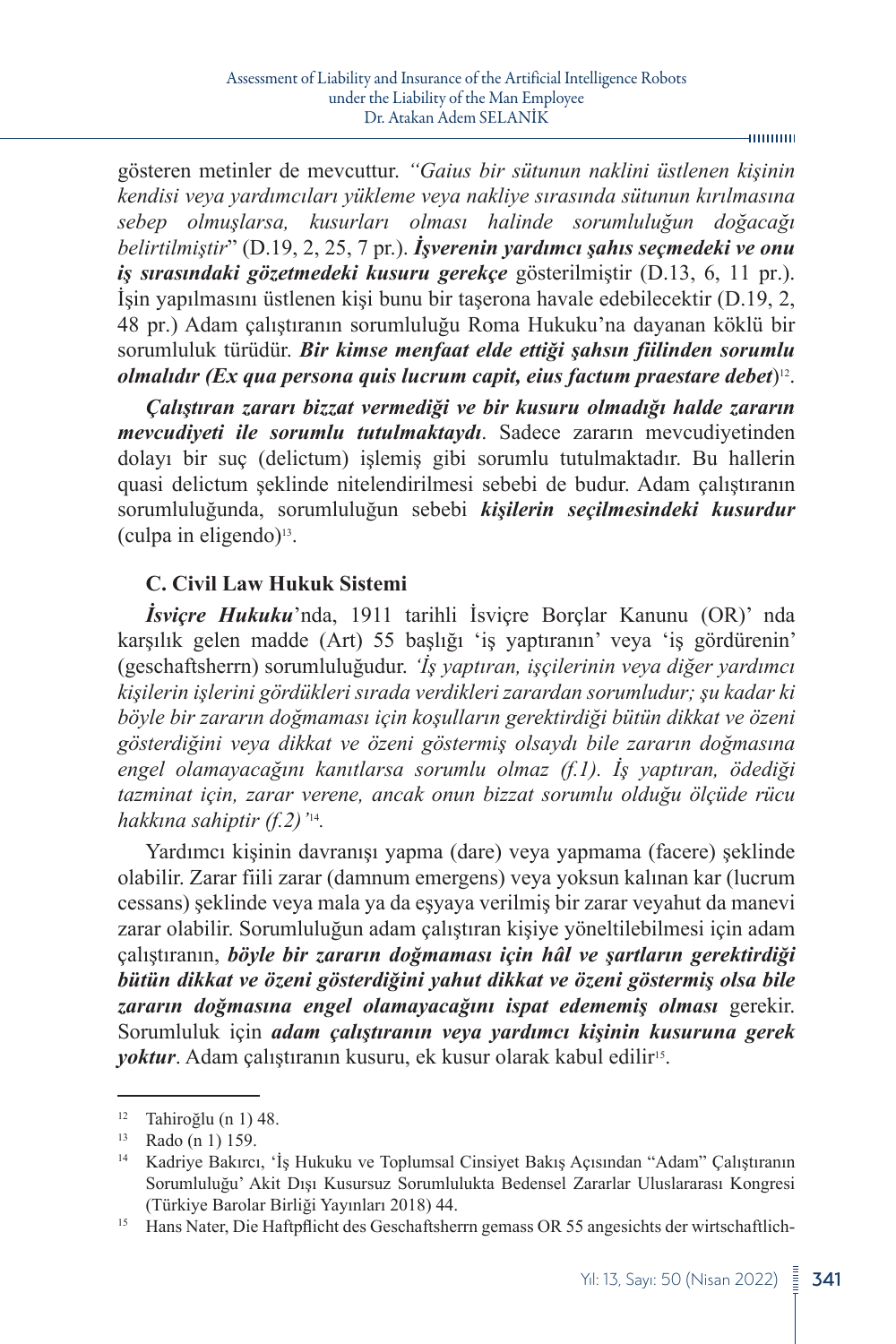$00000 -$ 

İsviçre Hukuku'nda hâkim görüş*, adam çalıştıranın sorumluluğu*nun yardımcı kişinin ve de adam çalıştıranın kusurunu şart koşmaması nedeniyle, kusursuz sorumluluk (sebep sorumluluğu) türlerinden olup *olağan sebep sorumluluğu olduğu yönündedir.* Kurtuluş kanıtı, kusursuzluğu ispattan daha katı düzenlenmiştir. Kusur sorumluluğunda belirlenen salt ortalama özen değil, *somut olarak hal ve şartların gerektirdiği tüm objektif özenin gösterilmesi* aranmaktadır. Adam çalıştıranın özensizliği, kusur sorumluluğuna göre daha fazla objektifleştirilmiştir. *Adam çalıştıran, ayırt etme gücüne sahip olmasa bile sorumlu olduğu ifade edilmektedir*16. OR Art.55 özen yükümlülüğü ihlaline dayalı bir sorumluluktur. Adam çalıştıran böyle bir zararın meydana gelmemesi için hal ve şartların gerekli kıldığı önlemleri aldığını ispatlayarak sorumluluktan kurtulabilecektir. Yardımcı kişiyi seçme (cura in eligendo), denetleme (cura in custodiendo) ve ona talimat verme (cura in instruendo) gerekli özeni gösterme, adam çalıştıranın sorumluluğunu belirlemektedir. Bunun yanında *adam çalıştıran, işin görülmesi için elverişli araç gereç ve malzemenin temin*i, işletme söz konusu ise *işletmenin amacına uygun organizasyon*unda da sorumlu tutulmaktadır<sup>17</sup>. OR Art.55 uygulanırken bazı uyuşmazlıkların çözümünde geniş yorumlanmıştır; bu genişletmenin getirdiği ihtiyaç, bazı reform çalışmalarına sebep olmuştur. İsviçre Federal Mahkemesi kararlarında getirilen organizasyon yükümlülükleriyle adam çalıştıranın sorumluluğu ağırlaştırılmıştır. 1984 tarihli (menfez olayı) kararında, menfez yerleştirilirken menfez çevresinde bulunan taşıma halkasının sökülmesi ile menfezin işçilerden birini yaralaması olayında, üretim esnasında taşıma halkasının çerçeveye yanlış yerleştirilmesini, *işletmenin eksik organizasyonu sağlama yükümlülüğü kapsamında üreticinin üretim hatası ürünleri* kontrolü böyle bir kontrol mümkün değilse üretimin en güvenli türü seçme yükümlülüğüne aykırılık olarak, sorumluluğa bağlamıştır. Buna karşılık diğer bir (fritöz olayı) kararında da yine fritözün içine termostatın hatalı yerleştirilmesi olayında üretici şirketin fritözü bizzat kontrol etmekle

technischen Entwicklung (Zurich, 1970) 7-13; Zarife Şenocak, 'Adam çalıştıranın Sorumluluğunda (TBK mad 66) Özel Sorunlar' Akit Dışı Kusursuz Sorumlulukta Bedensel Zararlar Uluslararası Kongresi (Türkiye Barolar Birliği Yayınları, 2018) 52-53.

<sup>16</sup> Nater (n 18) 5; Şenocak (n 18) 52-53; Heinrich Honsell, Nedim Peter Vogt und Wolfgang Wiegand, Kommentar zum Schweizerischen Obligationenrecht I (3.Aufl,Basel-Genf-Munchen 2003) Art.55 OR, n.1; Heinz Rey, Ausservertragliches Haftplifchtrecht (4.Aufl, Zurich-Basel-Gent 2008) N.881, N.901; BGE 97 II 221, (223); 110 II 456, (460) E.2; Fikret Eren, Borçlar Hukuku Genel Hükümler (20. Bası, Ankara 2020) 643-644; Gökhan Antalya, Borçlar Hukuku Genel Hükümler (2. Bası, Seçkin 2019) 258; Karl Oftinger, and Emil W Stark, Schweizerisches Haftpflichtrecht, II (Teil bd.I, Besonderer teil, 4.Aufl., Zürich, 1987) 20 N 3; Max Keller and Sonja Gabi, Haftpflichtrecht (2.Aufl., Basel et al.1988) 166.

<sup>17</sup> Mustafa Reşit Karahasan, Türk Borçlar Hukuku Genel Hükümler (Beta 2004) 698-706; Mustafa Ünlütepe, Organizasyon Sorumluluğu (TBK m.66/3) (Legal 2016) 20 vd; Şenocak (n 18) 54-55.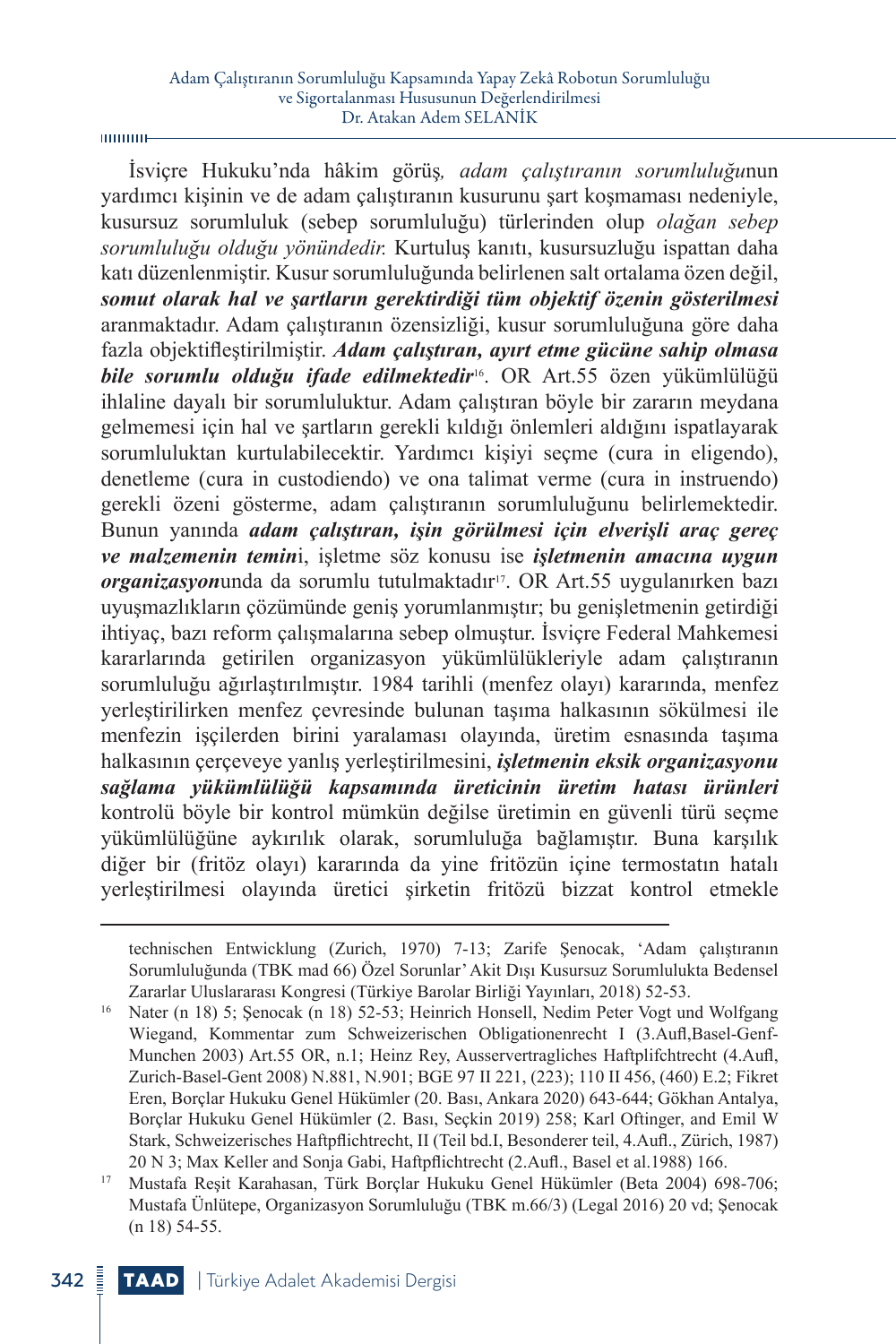yükümlü olmadığını, çalışanı özenle seçtiğini, doğru talimatlandırdığını, organizasyonun uygun yapıldığından bahisle sorumlu olmadığına karar verilmiştir. İsviçre Medeni Kanunu'na yönelik reform önerilerinde, tehlikeleri yaratanın eylemlerin bireylerden çok, işletmelerden kaynaklandığı, büyük işletmelerde bireysel kusurun tespitinin zor olması sebebiyle, organizasyondaki eksikliğin zarara sebebiyet verdiği, objektif ve kollektif özensizlik ve işletme ayıbı gibi kavramlarla sorumluluğun tanımlanması gerektiği savunulmuştur. İsviçre Medeni Kanunu ön tasarısı (OR 2020 taslağı) ile iki başlıkta (49, 49a) düzenlenmesi ön görülmüş, 49 ile bildiğimiz anlamda ekonomik ve mesleki faaliyette işletme dışında kalan hizmetçi, bahçıvan gibi kişilerin eylemleri, 49a ile ekonomik veya mesleki amaçla faaliyette bulunan bir işletmede bir veya daha fazla yardımcı kişiden yaralanan kişinin bu faaliyetler kapsamında sebep olunan zararlardan, o işletmenin organizasyonunun zararı önlemeye elverişli olduğu ispat edilmediği sürece sorumlu tutulması gerektiği düzenlenmiştir<sup>18</sup>.

*Alman Hukuku*'nda, Alman Medeni Kanunu (BGB) madde 831, *gerçekleştirme görevlisi*nin, işi gerçekleştirdiği sırada hukuka aykırı bir şekilde üçüncü bir tarafı zarara uğrattığı taktirde adam çalıştıran bu zararı telafi etmekle yükümlüdür. *Gerçekleştirme görevlisinin tanımı nispeten dar tutulmuştur*. Gerçekleştirme görevlisi, sadece *adam çalıştıranın talimatlarına bağlı olan kişi*dir. Genel anlamda veya somut olayda, gerçekleştirme görevlisine, belirli bir bağlılık ilişkisinde olduğu, *başka bir kişi tarafından bir görev verilmiş olması* **gereklidir. Burada belirleyici olan***, bu görevin örgütsel olarak bağımlı bir konumda gerçekleştirilmesidir*. Bu bağlamda adam çalıştıranın, gerçekleştirme görevlisini bu görevden mahrum bırakabilmesi veya kısıtlayabilmesi ve görevin zamanını ve kapsamını belirleyebilmesi gerekir. Serbest çalışanlar da yani serbest meslek sahipleri de zarara neden olan somut olayda, gerçekleştirme görevlisi olarak sınıflandırılabilecek şekilde yabancı bir organizasyon içinde entegre edilmiş olabilirler. Adam çalıştıranın, işletme görevlisini görevlendirmede etkili olması gereklidir bu sebeple *bağımsız bir işletme, gerçekleştirme görevlisi değildir.* Sorumluluğun doğması için, gerçekleştirme görevlisinin, eyleminin yasaya aykırı olması yeterlidir, kusurunun bulunmasına gerek yoktur<sup>19</sup>.

-mmmm

<sup>18</sup> Ünlütepe (n 20)19, 38-39 ve 49; Şenocak (n 18) 54-57; Ayşe Havutçu, Türk Hukukunda Örtülü Bir Boşluk: Üreticinin Sorumluluğu (Seçkin 2005) 56; Seda Kara Kılıçarslan, Adam Çalıştıranın Sorumluluğu (Turhan 2017) 42-47; Pierre Widmer and Pierre Wessner, Revision und Vereinheitlichung des Haftpflichtrechts, Erläuternder Bericht (Bern 2000) 124-126; Nater (n 18)117-118; Peter Jaggi, Beitrage zum Schweizerishen Juristentag (2.

Halbbd. 1967) 754 vd.<br><sup>19</sup> Karl Larenz und Claus-Wilhelm Canaris, Lehrbuch des Schuldrechts, Band II2 (13. Aufl.1994) 79 III 1c (S.476 f.) ve 2 c (S.479); Georg Caspers, 'Alman Hukukunda Adam Çalıştıranın Sorumluluğu (Gerçekleştirme Görevlisinin Mali Sorumluluğu)' Akit Dışı Kusursuz Sorumlulukta Bedensel Zararlar Uluslararası Kongresi (Türkiye Barolar Birliği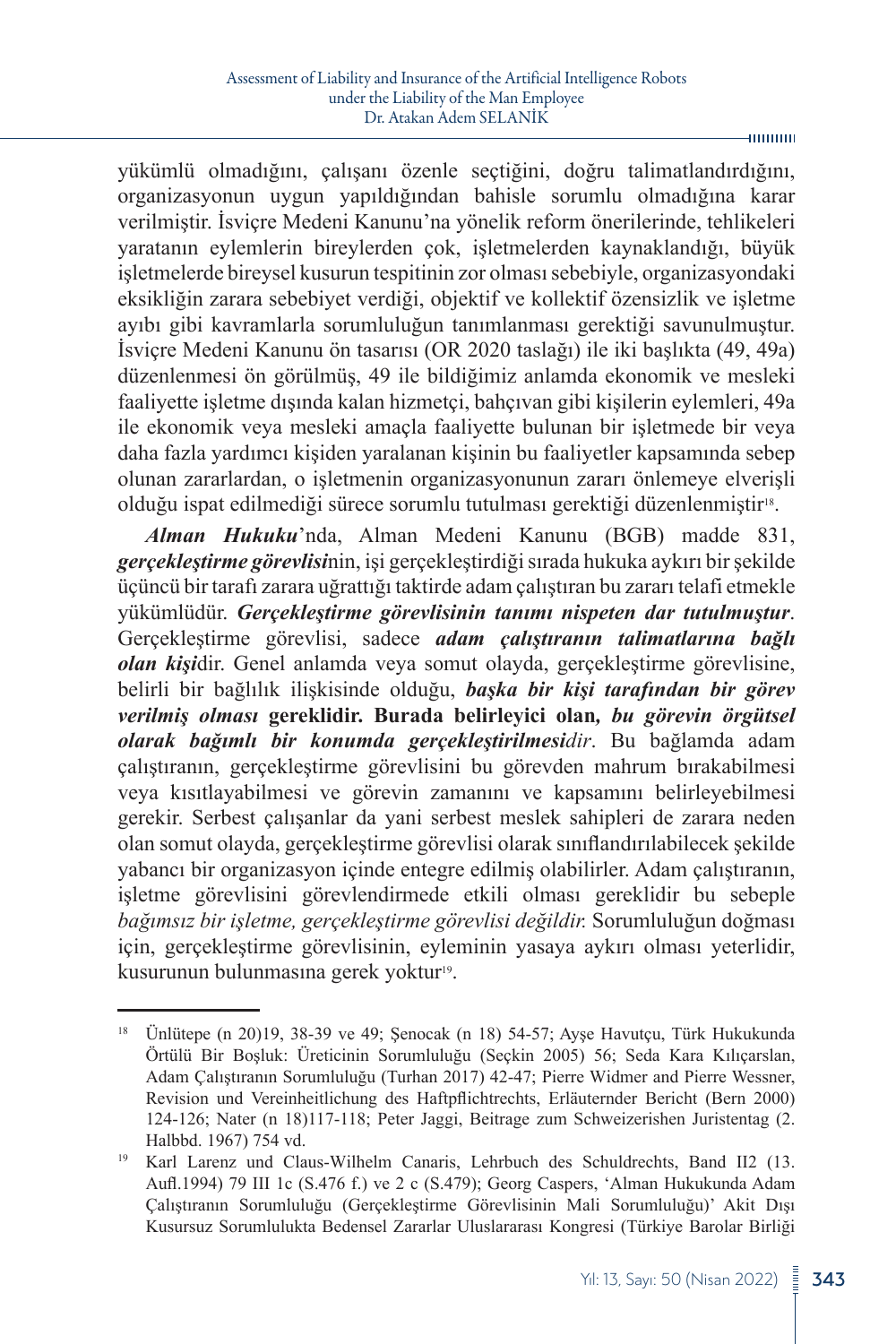Hukuka aykırı eylem, adam çalıştıranın**,** *gerçekleştirme görevlisini görevlendirdiği işin görülmesi sırasında meydana gelmiş olması* gerekir. Gerçekleştirme görevlisi, görevlendirdiği işi gördüğü sırada işten bağımsız farklı bir eylemle, kasıt ile örneğin hırsızlık gibi, bir eylemle zarar verirse, bu durumda da adam çalıştıranın, gerçekleştirme görevlisini dikkatli seçerek ve izleyerek zararı önleme durumu söz konusu olacağından, sorumlu tutulması söz konusu olacaktır20. Sorumluluktan kurtulma, gerçekleştirme görevlisinin *özenle seçilmiş olması ve gerçekleştirme görevlisinin davranışının hukuka uygun olması* gereklidir21. Olayın özü, *gerçekleştirme görevlisinin seçiminde, bilgilendirilmesinde veya denetlenmesinde veya gerekli teçhizatın sağlanmasında adam çalıştıranın kusuru* aranmaktadır. Gerçekleştirme görevlisinin hukuka aykırı eyleminden adam çalıştıranın sorumlu tutulmasının asıl sebebi budur. Dikkatli seçime ek olarak, gerçekleştirme görevlisinin, mesleki nitelikleri, kişisel yetenekleri ve güvenirliliği açısından görevi yapıp yapamayacağı hususunda *sürekli denetim* gereklidir. Eyalet Yüksek Mahkemesi22, *üçüncü şahısların yaşamı, sağlığı veya mülkiyeti için kamu güvenliğine veya ciddi riskler içeren işlerde denetimin daha katı uygulanması görüşündedir*. Adam çalıştıran, seçim ve denetleme kusuru olmadığını ispatlamalıdır. Zarar gören hem gerçekleştirme görevlisinden hem de işverenden uğradığı zarar için tazminat talebinde bulunabilir; talep müteselsilen sorumluluk esasına dayanır (BGB 840/1). Eğer, zarar sadece adam çalıştırandan talep edilmişse, adam çalıştıran, zararın tamamını gerçekleştirme görevlisine rücu eder (BGB 840/2)23.

## **D. Comman Law Hukuk Sistemi**

Common Law hukuk sisteminde adam çalıştıran, çalışanın fiilinden kusuru aranmaksızın sorumlu tutulur24. Roma hukukunun etkileri denizcilik mahkemeleri ve lex mercatoria etkisi ile common law hukuk sisteminde de görülmektedir25. İngiliz Hukukunda işçinin haksız fiilinden sorumluluk hali düzenlenmiştir. *İşçinin fiilinden faydalanan işverenin, sorumlu tutulacağı düzenlenmiştir*. Civil law hukuk sistemlerinin aksine *işverene kurtuluş imkânı tanınmamıştır*. İşverenin, işçiyi seçme ve denetlemede gerekli özeni göstererek

Yayınları, 2018) 74-76.

<sup>20</sup> Larenz / Canaris (n 22) 79 III 2 d (S.480f); Caspers (n 22) 76-77.

 $21$  Caspers (n 2276.

<sup>22</sup> BGH 8.10.2002-VI ZR 182/01, NJW 2003, 288 (289f); "Yüksek gerilim hatları için şalter işlerinin yapılması" Caspers (n 22) 76.

<sup>23</sup> Caspers (n 22)78-79.

<sup>&</sup>lt;sup>24</sup> Reinhard Zimmermann The Law of Obligations, Roman Foundations of the Civilian Tradition (New York, 1996) 1130 vd.

<sup>&</sup>lt;sup>25</sup> Sir William Holdsworth, A History of English Law, VIII (London, 1966) 470vd.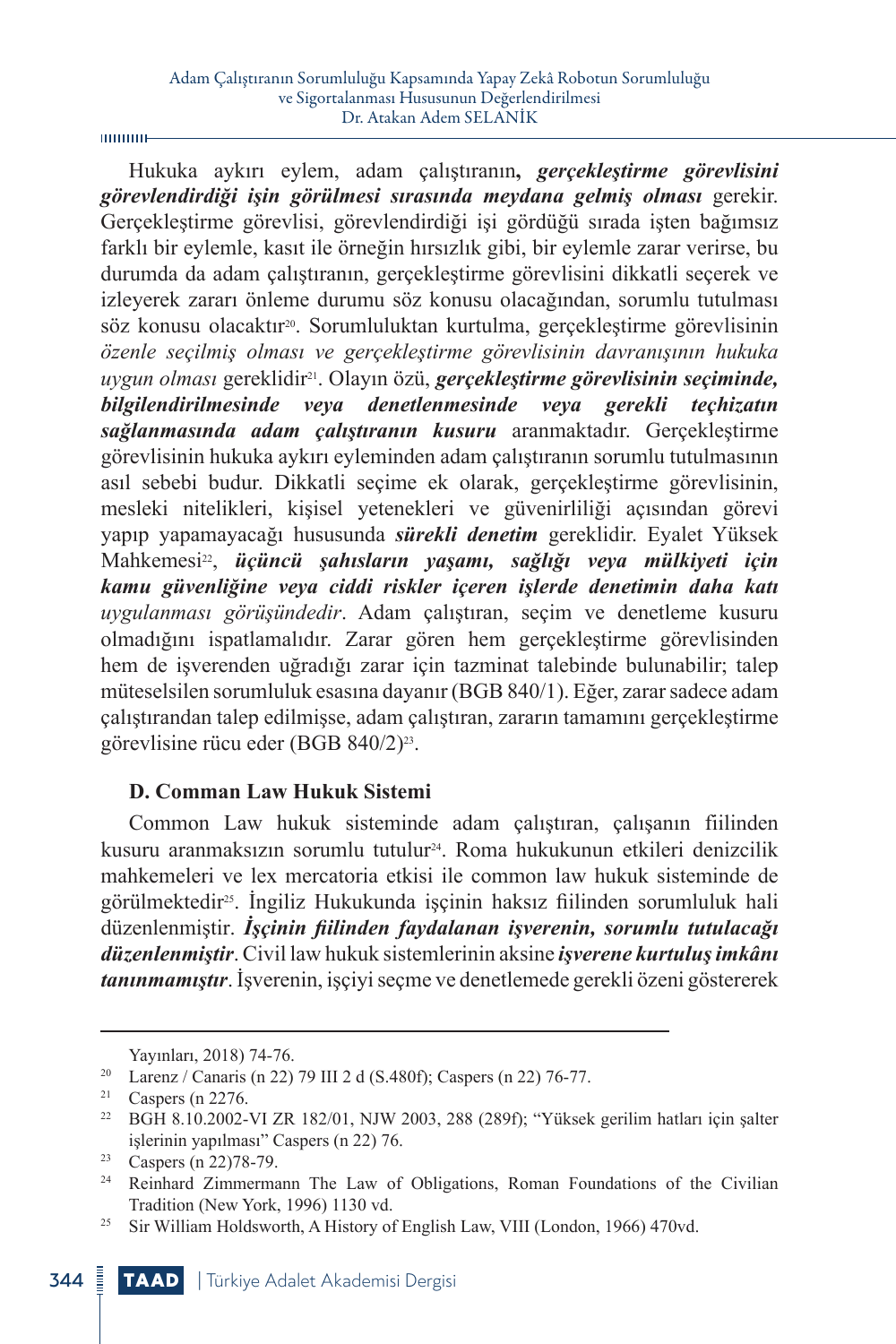sorumluluktan kurtulması düzenlenmemiştir. İşçinin kusuru ile sorumlu tutulup tutulmaması konusu ön plandadır. *İşçi sorumlu tutulabiliyorsa işveren işçinin çalışmasından menfaat elde ettiği için sorumlu tutulacaktır*26. Zarar verenin çalışan (employee) olma şartı getirilmiştir. İşin nasıl yapılacağı, işin işletmeyle ilgili olması, çalışılırken kullanılan aletlerin kime ait olduğu gibi ölçütler ile somut olay nezdinde bağımlılık belirlenmektedir<sup>27</sup>. Ortaya çıkan zararda işçinin kusuru ve illiyet bağı, yani çalışanın fiili ile işverene ait olan iş arasında sıkı bağlantı aranmaktadır. İşçi ve işveren müteselsilen sorumludur<sup>28</sup>.

## **E. Türk Hukuk Sistemi**

## **1. Genel Olarak**

Özen ifadesi, TBK 66. maddesi özen sorumluluğu başlığı içerisinde yer bulmuştur. *Özen ve gözetim yükümlülüğü, hakkaniyet, hakimiyet, tehlike, nimet-külfet esasları*, adam çalıştıranın sorumluluğunun ortaya çıkmasını destekleyen, neden adam çalıştıranın da sorumlu tutulması gerektiğini anlatan hususlardır. Özen esası içerisinde, adam çalıştıranın *gözetim sorumluluğu* da söz konusudur. Ancak bu sorumluluk kanunda açıkça özen ödevinin yüklenmemiş olması durumunda da tartışılmalıdır. Hakkaniyet esası açısından ele alındığında, işini başkasına yaptıranın, üçüncü tarafların zarara uğrama ihtimalini artırmasıdır. Özellikle, *teknik araçların sebep olduğu kusurların tespiti zor olduğundan, hakkaniyet esası ile sorumluluğun adam çalıştırana yüklenmesi* adil olacaktır. Başkasını istihdam etme ekonomik yönden güçlülük karinesi olarak görülür. *İş ve oluştan menfaati olan kişinin ondan kaynaklanacak zararları karşılaması da hakkaniyet ilkesinin* gereğidir29.

*Nimetten faydalanan, külfetine de katlanmalıdır*. *Çalışanın kusurunun olmaması, ayırt etme gücünden yoksun olması, sorumluluğu ortadan kaldırmaz*. Hukuka aykırı eylemin gerçekleşmiş olması neticesinde sorumluluk doğacaktır30. Adam çalıştıranın sorumlu tutulmasında diğer bir neden de çalışan adam ve *kullanılacak malzeme üzerindeki hakimiyetidir.* Adamın belirlenmesi, onun komuta edilmesi, kullanılacak malzeme ve *aletlerin seçiminde hakimiyet*, adam çalıştırandadır31. Adam çalıştıranın sorumluluğunu belirleyen bir diğer etken tehlikedir. Adam çalıştırana, kurtuluş beyyinesi

Yıl: 13, Sayı: 50 (Nisan 2022)  $\frac{3}{2}$  345

<sup>26</sup> Şebnem Akipek ve Erkan Küçükgüngör, 'İngiliz Hukukunda İşçilerin Haksız Fiilleri Dolayısıyla İşverenin Kusursuz Sorumluluğu' Prof. Dr. Seyfullah Edis'e Armağan, 741-751 (Dokuz Eylül 2000) 739.

 $^{27}$  ibid 739.

ibid 739.

<sup>29</sup> Haluk Tandoğan, Kusura Dayanmayan Sözleşme Dışı Sorumluluk Hukuku (Turhan 1981) 43vd.

<sup>30</sup> Eren (n 19) 470 vd.

<sup>31</sup> Eren (n 19) 560 vd.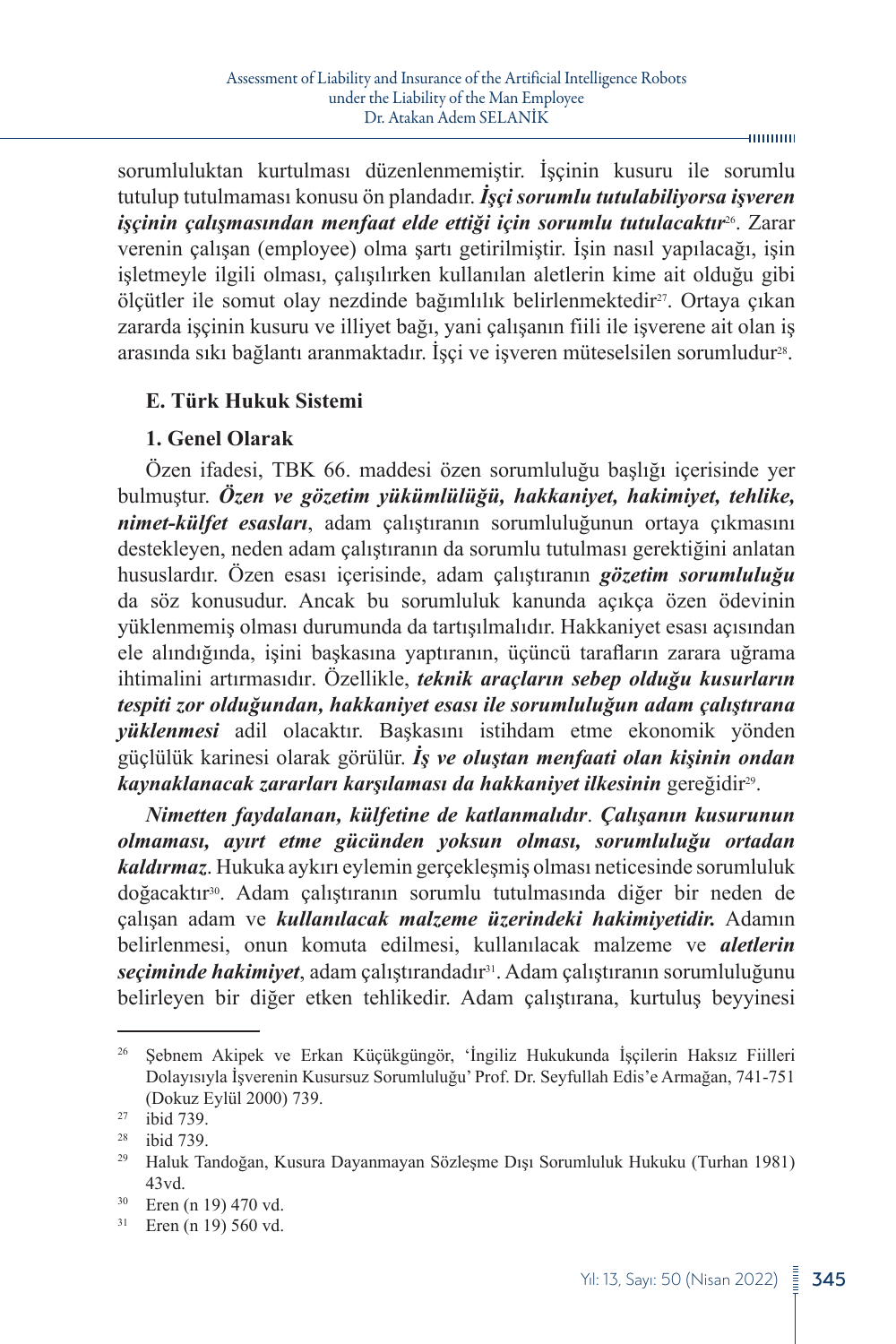imkanının sağlanmasında amaç kusursuzluğun ispatının sağlanması değil, iş sahiplerinin sorumluluktan kurtulacakları düşüncesiyle, onları zararları önleyici tedbirleri almaya teşvik etmek bu şekilde sosyal tehlikeyi azaltma düşüncesidir<sup>32</sup>.

1926 tarihli 818 sayılı mülga BK madde 55 '*Başkalarını çalıştıran kimse, yanında çalıştırdığı kimselerin ve işçilerin işlerini gördükleri sırada yaptıkları zarardan sorumludur; şu kadar ki böyle bir zararın doğmaması için durumun gerektirdiği bütün dikkat ve özeni gösterdiğini veya dikkat ve özeni göstermiş olsaydı bile zararın doğmasına engel olamayacağını kanıtlarsa sorumlu olmaz. Çalıştıranın ödence olarak verdiği şeyi, zararı yapan kimseye dönüp isteme hakkı vardır*.'33 Mülga BK madde 55<sup>34</sup> *'istihdam edenlerin mesuliyeti'* başlığı yerine *'Adam çalıştıranın sorumluluğu'*, metnin içerisinde yer alan 'maiyetinde istihdam ettiği kimselerin ve amele' terimleri yerine ise '*çalışan***'** terimi kullanılmıştır. Kusursuz sorumluluk diğer bir ifadeyle netice sorumluluğu, ancak hukuki düzenlemesi açıkça belirtilen hallerde söz konusudur. Adam çalıştıranın sorumluluğu, *'(B) Kusursuz Sorumluluk, (II) Özen Sorumluluğu'* başlığında TBK madde 6635 ile düzenlenmiştir. TBK kapsamında adam çalıştıranın sorumluluğu, eBK ve dolayısıyla İsviçre Hukuku etkisi kısmen korunarak, organizasyon sorumluluğunun eklenmesi açısından İsviçre Hukuku'nda tartışılan (İsviçre Federal Mahkemesi'nin Menfez Kararı) organizasyon sorumluluğu ve çalışana rücu hakkının sınırlandırılması konusunda Alman Hukuku'nda düzenlenen rücu hükmünün eleştirileri dikkate alınarak düzenlendiğini söyleyebiliriz.

<sup>32</sup> YİBK, 1/3, 27.03.1957; YHGK, 4-824/134<https://www.sinerjimevzuat.com.tr>(erişim tarihi: 29.10.2021); Murat Topuz, 'Adam Çalıştıranın Sorumluluktan Kurtulmasını Sağlayabilecek Hukuki İmkanlar' Akit Dışı Kusursuz Sorumlulukta Bedensel Zararlar Uluslararası Kongresi (Türkiye Barolar Birliği Yayınları, 2018) 108.

<sup>33</sup> 818 sayılı mülga BK'nun, Ord. Prof. Dr. Hıfzı Veldet Velidedeoğlu tarafından Türkçeleştirilmiş ve Türk Dil Kurumu tarafından basılmış olan metni, bknz Bakırcı (no 16) 39 dpt.5.

<sup>34</sup> 818 sayılı mülga BK madde *55 "Başkalarını istihdam eden kimse, maiyetinde istihdam ettiği kimselerin ve amelesinin hizmetlerini ifa ettikleri esnada yaptıkları zarardan mesuldür. Şu kadar ki böyle bir zararın vuku bulmaması için hal ve maslahatın icabettiği bütün dikkat ve itinada bulunduğunu yahut dikkat ve itinada bulunmuş olsa bile zararın vukuuna mani olamıyacağını ispat ederse mesul olmaz. İstihdam eden kimsenin, zamin olduğu şey ile zararı ika eden şahsa karşı rücu hakkı vardır."*

<sup>35</sup> TBK madde 66 *"Adam çalıştıran, çalışanın, kendisine verilen işin yapılması sırasında başkalarına verdiği zararı gidermekle yükümlüdür. Adam çalıştıran, çalışanını seçerken, işiyle ilgili talimat verirken, gözetim ve denetimde bulunurken, zararın doğmasını engellemek için gerekli özeni gösterdiğini ispat ederse, sorumlu olmaz. Bir işletmede adam çalıştıran, işletmenin çalışma düzeninin zararın doğmasını önlemeye elverişli olduğunu ispat etmedikçe, o işletmenin faaliyetleri dolayısıyla sebep olunan zararı gidermekle yükümlüdür. Adam çalıştıran, ödediği tazminat için, zarar veren çalışana, ancak onun bizzat sorumlu olduğu ölçüde rücu hakkına sahiptir."*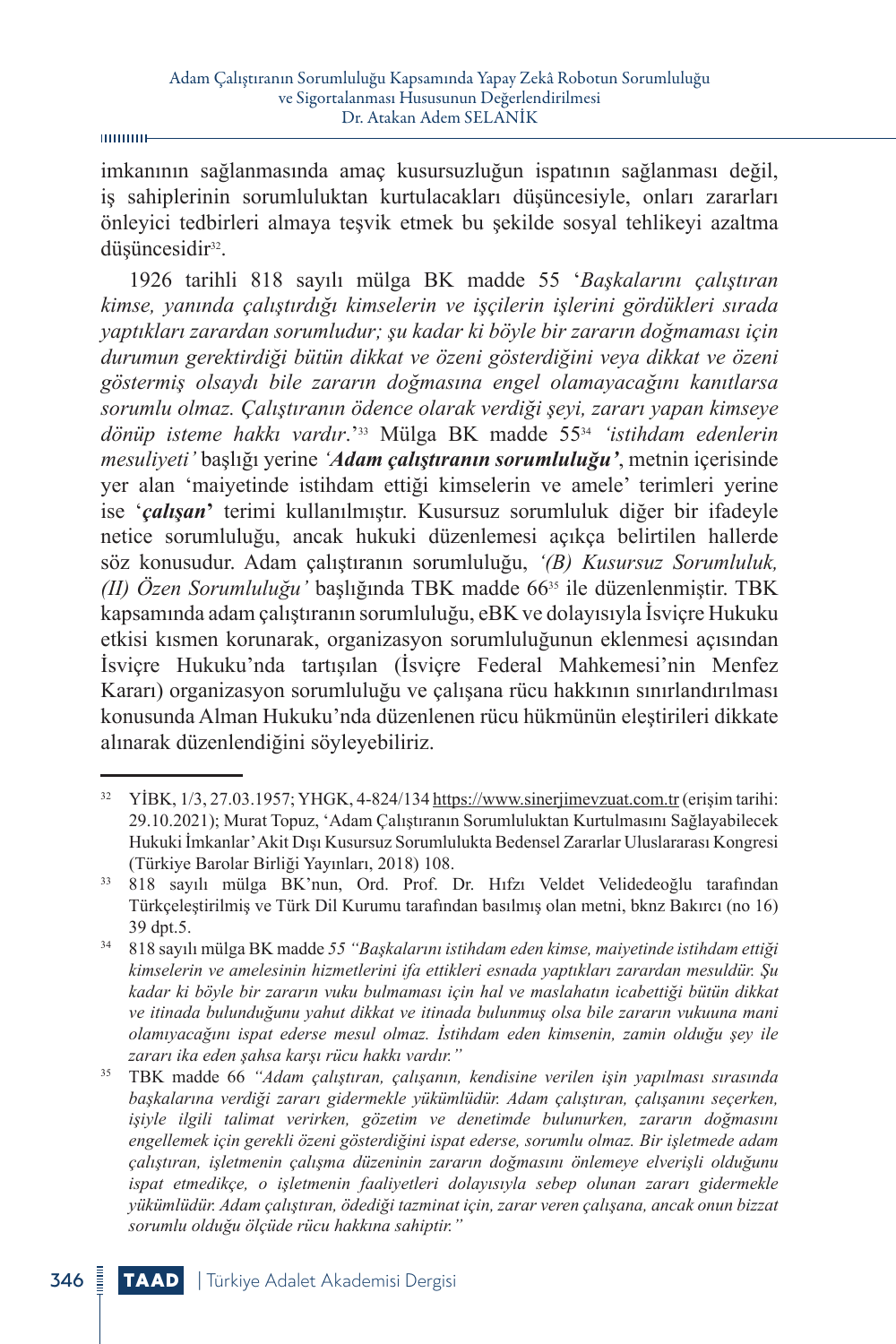TBK 66'ya organizasyon sorumluluğunun eklenmesi ile *adam seçme, denetleme ve talimat vermede özen yükümlülüğü*ne dördüncü bir yükümlülük eklenmiştir. *İşletmede adam çalıştıranlar için çalışma düzenine ilişkin özen borcu* doğmuştur. *Yeterli sayıda eleman çalıştırmak, çalışanlar arasındaki işletme faaliyetine ilişkin bilgi akışı, amaca uygun etkili bir iş bölümü, çalışma saatlerinin ayarlanması konuları organizasyon sorumluluğu* arasında sayılabilecektir36. Organizasyon sorumluluğunun, Türk Borçlar Kanunu'na eklenmesinde, İsviçre Hukuku'nda yaşanan tartışmalar neticesinde meydana getirilen görüş ve hazırlanan değişiklik tasarısının etkisi olmuştur37*.* Adam çalıştıranın, üretim, seyahat, taşıma, sağlık vb alanlarda yürütülen, birden çok kişinin iş bölümüyle gerçekleşen ekonomik ve mesleki faaliyetlerin söz konusu olduğu işletmelerde organizasyon etkinliğinden dolayı olağan sebep sorumluluğunu düzenlemektedir<sup>38</sup>. Bu hüküm, objektif organizasyon eksikliğine dayalı organizasyon sorumluluğunu düzenlemektedir. İşletmeler açısından genel bir organizasyon sorumluluğunu öngörmektedir. *Ürün hatalarının sebep olduğu zararlar alanında uygulanma imkanına sahiptir*. Basit anlamda, maddenin ilk fıkrasında düzenlenen, adam çalıştıranın sorumluluğunda, sorumluluğun doğması için çalışanın kusuru aranır. Organizasyon sorumluluğu, zarara çalışanın sebep olmadığı durumlarda da sorumluluk söz konusu olabilecektir. Örneğin *araç, makine, malzeme, taşınır veya taşınmaz maddi unsurlar, işletme çıktısı ürün kullanımı veya verilen hizmet sırasında uğranılan zararlar* TBK 66/3 kapsamında organizasyon sorumluluğu içerisinde sayılabilecektir<sup>39</sup>. Bu görüşün, madde 66/3 'ün yorum yoluyla genişletilmesine yol açacağı<sup>40</sup>, TBK gerekçesinde yasa koyucunun böyle bir amacının olmadığı, *zarar veren çalışanın tespit edilememesi, kollektif özensizlik meydana getireceğinden bu yönüyle de sorumluluğun zaten doğacağı*, İsviçre Borçlar Kanunu, mevcut hükümlerinde çalışanın kusurunun ispatının şart olmaması, zararın kaynağının *adam çalıştıranın iş sahasından kaynaklandığının ispatının yeterli olması*, bu sebeple İsviçre

Federal Mahkemesinin geniş yorumuyla üründen kaynaklanan zararın da işletmeye mal edilmesini sağladığı<sup>41</sup>, mevcut TBK hükümlerinin bu haliyle

 $-$ **mmm** 

 $\frac{36}{37}$  Şenocak (n 18) 59.<br> $\frac{37}{37}$  Avse Havutcu 640

<sup>37</sup> Ayşe Havutçu, 6402 Sayılı Tüketicinin Korunması Hakkında Kanun'a Göre Ayıplı Mal veya Hizmet Nedeniyle Tüketicinin Tazminat Hakkı (Özellikle Bedensel Zararlar Yönünden, Yeni Gelişmeler Işığında Bedensel Zararların Tazmini, Uluslararası kongre, TBB, Türkiye Barolar Birliği Yayınları: 309, Ocak 2016, Ankara, 99.

<sup>38</sup> Kara Kılıçarslan (n 21) 66; Şenocak (n 18) 59-60.

 $\frac{39}{10}$  Ünlütepe (no 20)167-169 ve 193-195; Şenocak (n 18) 62.<br>
40 Atilla Alton 'Değerlendirme Konusması 6098 savılı Tür

<sup>40</sup> Atilla Altop, 'Değerlendirme Konuşması 6098 sayılı Türk Borçlar Kanunu Hükümlerinin Değerlendirilmesi Sempozyumu (3-4 Haziran 2011)' Marmara Üniversitesi Hukuk Fakültesi Hukuk Araştırmaları Dergisi Özel Hukuku Sempozyumu Özel Sayısı, Prof. Dr. Cevdet Yavuz'a Armağan (2. Bası, İstanbul 2012) 203-204.

<sup>41</sup> Şenocak (n 18) 63-64.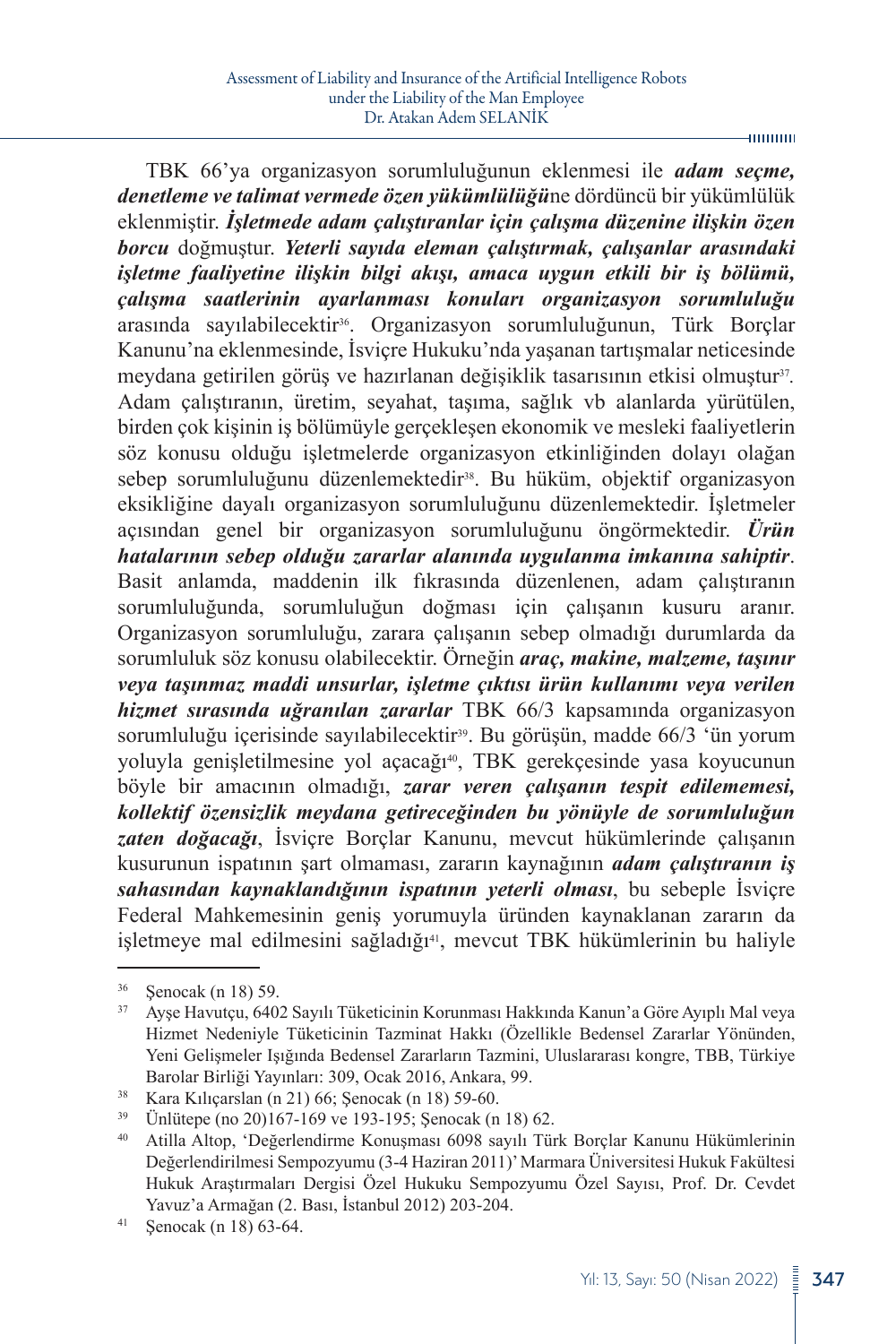geniş yorumlanmasının, kusursuz sorumluluk hallerinin kanunla düzenlenmesi gerektiği görüşüne aykırı olacağı sebepleriyle eleştirilmiştir.

Çalışan, kendisine tevdi edilen işi yerine getirirken işletme tarafından kendisine tevdi edilen malzeme veya araç gereçle zarara sebebiyet vermiş olabilir. Adam çalıştıran / işletme o malzemenin ve/veya araç gerecin eksikliğinden, bakım ve onarımından da mesul olacaktır. İşletme altında adam çalıştıranın sorumluluğu ek yükümlülük getirmektedir. İşleten *sıfatına sahip adam çalıştıran, kurduğu işletmenin organizasyon ve çalışma düzeni amaca uygun ve zararın doğmasını önlemeye elverişli* bulundurma yükümlülüğünün getirilmesidir<sup>42</sup>.

Çalışma düzeninin oluşturulmasında özen yükümlülüğü, *iş akışının, ekonomik iş bölümünün, iş planlamasının, insan, araç gereç ve malzeme, çıktı olarak kullanılan ürün ve hizmetin işletmenin amacına ulaşmasına uygun nitelik ve nicelikte* olması gerekecektir43. Çoğu durumda TTK anlamında işletme, söz konusu olacağından tacirin, basiretli tacir kuralına uygun hareket etmesi gerekecektir. Buradaki objektif özen, basiretli tacirin objektif özen ölçüsüne göre belirlenecektir. Tacirler arasındaki objektif özen ölçüsü, vasat bir tacirden beklenen kadardır. Yani, tacir yalnızca dürüst, namuslu, makul ve orta zekâlı bir insanın benzer hadiselerde takip edeceği şekilde hareket etmekle kalmayıp, *kendisiyle aynı sınıfa dâhil tedbirli, sağduyulu ve becerikli bir tacirin* benzer hadiselerde takip edeceği sekilde hareket etmek zorundadır<sup>44</sup>.

Hukuka aykırı fiil, adam çalıştıranın sorumluluğunda zarar ve illiyet bağı sonrası gerçekleşmesi gereken üçüncü genel şarttır. Sorumluluk hukuku açısından *hukuka aykırılık, kişilerin mal ve şahıs varlıklarını doğrudan doğruya veya dolaylı şekilde koruma amacı güden, yazılı veya yazılı olmayan*  emredici kuralların ihlali hukuka aykırılıktır<sup>45</sup>. Hukuka aykırı eylem<sup>46</sup>, zarar ve illiyet bağını zarar gören ispatlayacakken, gerekli özeni gösterdiğini, adam çalıştıran ispatlamalıdır. *Hukuka aykırı durumun ortaya çıkmasında çalışanın kusuru aranmamaktadır.* Sorumluluğun ortaya çıkması için şartları

<sup>42</sup> Fikret Eren, 'Adam Çalıştıranın Sorumluluğunda İşletmenin Çalışma Düzeni ile Zarar Arasındaki İlişki' Akit Dışı Kusursuz Sorumlulukta Bedensel Zararlar Uluslararası Kongresi (Türkiye Barolar Birliği Yayınları, 2018) 25-26.

<sup>43</sup> Eren (n 19) 654.

<sup>44</sup> YHGK, 7.5.2003 tarih, 2003/13- 332 E. ve 2003/340, <https://www.sinerjimevzuat.com.tr> (erişim tarihi: 29.10.2021).

<sup>45</sup> Keller/Gabi (n 19) 36; Kaneti (n 51) 39; Antalya (n 19) 425; Eren (n 46) 31.

<sup>46</sup> *'Bir eylem, başka bir kişinin mutlak hakkına zarar veriyorsa hukuka aykırıdır. Mülkiyet hakkı, kişilik hakları, ayni haklar kişilerin mutlak haklarıdır. Birinin mal veya şahıs varlığına zarar gelmesine sebep olacak eylem, hukuka aykırıdır. İhlal edilen hukuk kuralı, yazılı veya sözlü olabilir. İhlal edilen hukuk normu, zarar görenin hakkını korumaya yönelik ise haksız eylem oluşturmaktadır.'* bknz Fikret Eren 'Hukuka Aykırılık Bağı veya Normun Koruma Amacı Teorisi' Prof. Dr. Mahmut Koloğlu'ya 70.Yaş Armağanı (Ankara, Ankara Üniversitesi Hukuk Fakültesi Yayını 1975) 461vd.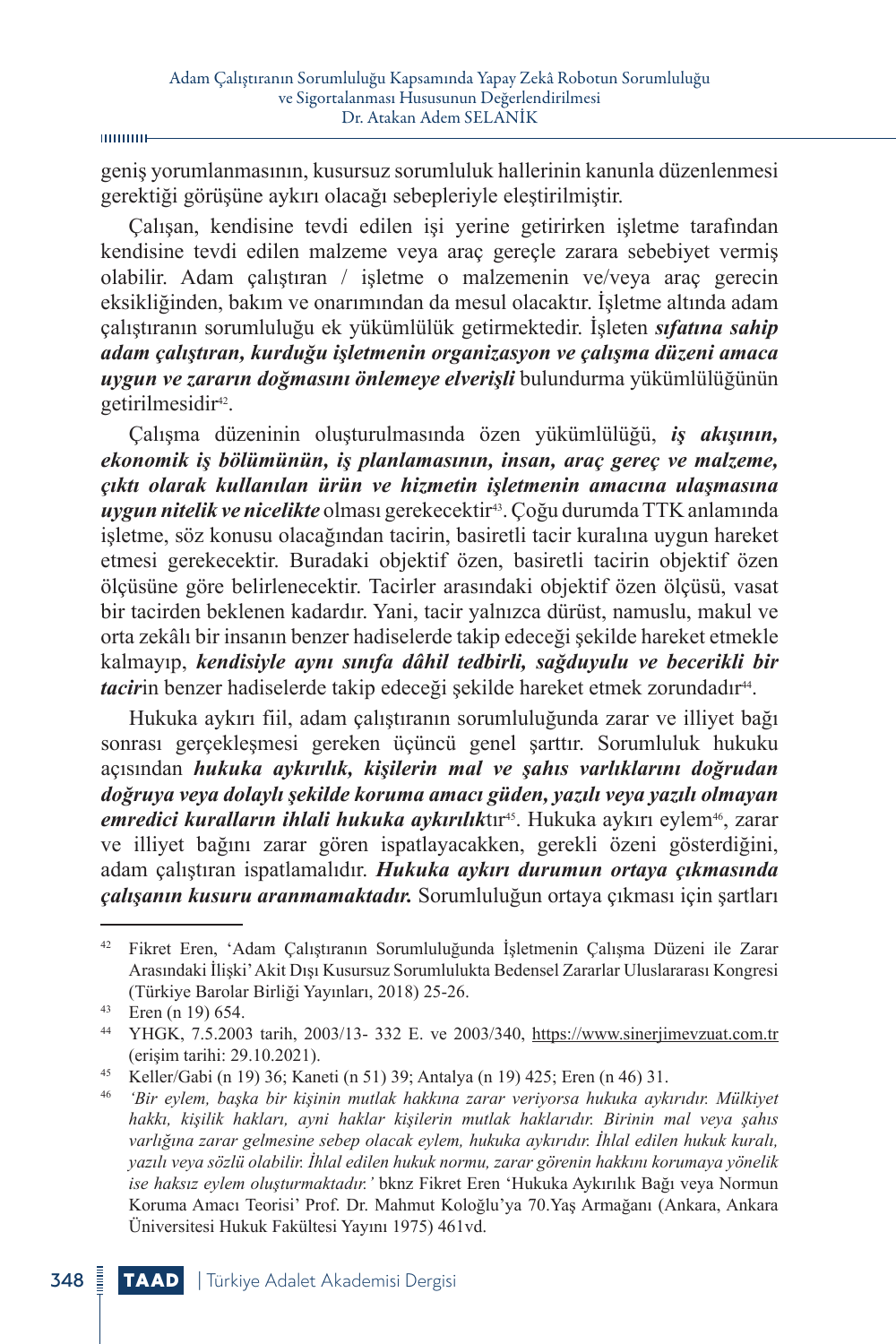*genel ve özel şartlar* olarak ayırmak daha yerinde olacaktır. Zarar, illiyet bağı ve hukuka aykırı fiil sorumluluğun genel şartlarıdır. Özel şartlar ise *zararın adam çalıştıranın çalışana verdiği iş veya işletmenin faaliyeti sırasında gerçekleşmiş olması*dır. Kurtuluş kanıtı da çalışanı seçme, denetleme ve çalışana talimat vermede özenin yerine getirildiğinin, adam çalıştıran tarafından ispat edilmesidir. İşletme açısından bunlara ek, işletmenin organizasyonunda gerekli özenin gösterilmesidir. Sorumluluğun ortaya çıkması için öncelikle zararın meydana gelmiş olması gerekecektir. *Zarar, kişinin malvarlığında veya kişilik değerlerinde iradesi dışında meydana gelen eksilme*dir. Diğer şart, uygun illiyet bağıdır. *Uygun illiyet bağı, olayların normal akışına ve genel yaşam deneyimlerine göre, gerçekleşen türden bir sonucu meydana getirmeye elverişli olan sebep*, sorumluluğu doğuran uygun sebeptir47. İsviçre Federal Mahkemesi, bir olayla sonuç arasında uygun illiyet bağının bulunması, olayların olağan akışına ve hayat tecrübesine göre, olayın o tür bir sonuç yaratmaya elverişli bulunmasına, bu yüzden de bu olaydan o sonucun doğmasına genel olarak uygun görülmesine bağlıdır<sup>48</sup>. Yargıtay da köklesmiş kararlarında, '*bir olayın hayattaki genel denemelere ve olayların tabi akışına göre diğer bir olayı meydana getirmeye elverişli olması, olayın ortaya çıkması görünüşte söz konusuyken diğer olayın meydana gelmesiyle kolaylaşması'* olarak tanımlamıştır<sup>49</sup>.

Özel şartlar açısından, işletmenin tanımını yapmak gerekecektir. *Müşterilerine mal ve hizmet sağlamaya yönelik, kazanç elde etme veya ideal amaçla kurulmuş, sürekli faaliyette bulunan her türlü organizasyon, adam çalıştıranın sorumluluğu alanında işletme kavramı* kapsamına girecektir. İşletme tanımı açısından TBK kapsamında sınırlama yapılmamıştır. İşleten, adam çalıştıran, gerçek veya tüzel kişi, kamu tüzel kişisi, vakıf, dernek veya sendika olabilir. Ticari işletme olabileceği gibi, avukatlık, hekimlik, diş hekimliği, mühendislik, mimarlık, borsa işleri, bankerlik, yüklenicilik, mali müşavirlik, muhasebecilik, simsarlık, emlakçılık gibi meslekler de olabilecektir. İşletme sayılması için, işletmede en az bir bağımlı çalışan olması gerektiği yönünde görüşler<sup>50</sup> ve aksini savunan görüşler<sup>51</sup> mevcuttur.

<sup>&</sup>lt;sup>47</sup> Eren (n 46) 29-30.<br><sup>48</sup> BGE 89 II 232: S

<sup>48</sup> BGE 89 II 232; Selim Kaneti, İsviçre Federal Mahkemesinin Borçlar Hukuku Kararları (Banka ve Ticaret Hukuku Araştırma Enstitüsü 1968); 1055-1964, I, 116; BGE 95 II 107; 91 II 210.87 II 127; 83 II 411; 81 II 445; 80 II 397; 98 II 291; 101 II 69; 102 II 237; Keller/ Gabi (n19) 27.

<sup>&</sup>lt;sup>49</sup> YHGK, 538, 09.04.1968 <https://www.sinerjimevzuat.com.tr> (erişim tarihi: 29.10.2021); Karahasan, Mustafa Reşit, Sorumluluk ve Tazminat Hukuku (Sevinç 1981) 285-286; YHGK, 508/D-4/481, 24.06.1964, <https://www.sinerjimevzuat.com.tr> (erişim tarihi: 29.10.2021); Eren (n 46) 30.

<sup>50</sup> Ünlütepe (n 20) 230.

<sup>51</sup> Antalya (n 19) 282; Ayşe Nur Kılınç, Adam Çalıştıranın Organizasyon Sorumluluğu (Legal 2018) 294.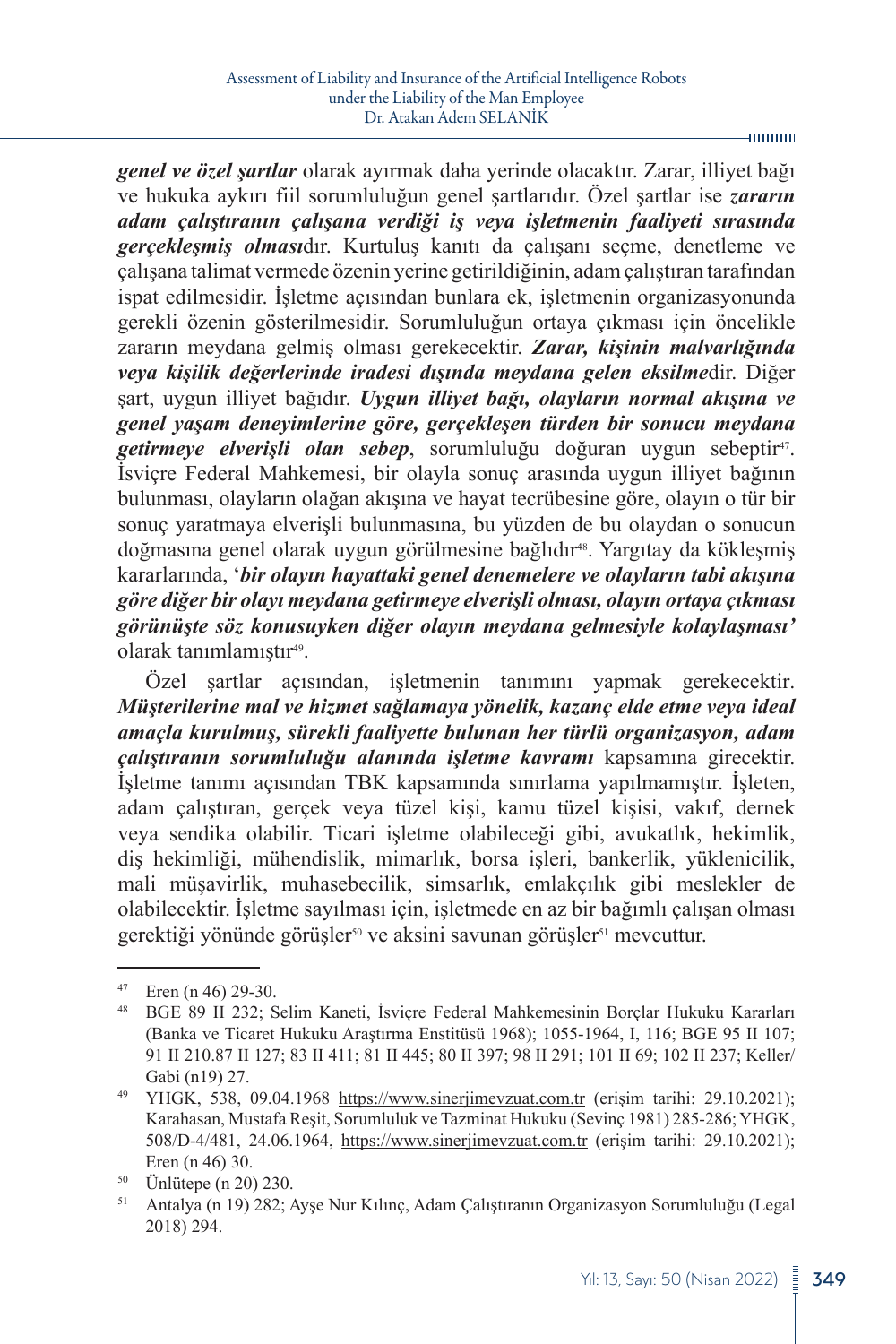Bağımlı çalışanın tespitinin yapılması, *bağlı çalışmanın ölçütlerinin konuyu daha da karmaşıklaştırmasına sebebiyet vereceğinden, böyle bir ayrıma gidilmemesi* gerekir. SGK yapılmaksızın, örneğin yabancı uyruklu birden fazla çalışana sahip işletmelerin, işletme sayılmaması gibi bir durumu hakkaniyete aykırı olacaktır. Somut olaya göre değerlendirilmelidir. Tek başına çalışan kişi açısından, çalıştırdığı adam dışında organizasyon, iş bölümü gibi yükümlülükler doğmayacağından, işletme gibi değerlendirilmeyebilir. Ancak, ürün çıktısının vereceği zararların da kapsama alınması açısından, daraltılmaması gerekecektir. Faaliyeti meydana getiren olgular, işletmede çalışan bir kişin fiil veya davranışı, kullanılan araç gereç, malzeme, üretilen hizmet veya ürün olabilir<sup>52</sup>. Yargıtay, adam seçme, talimat ve denetim sorumluluğu kapsamında işletmenin organizasyonun esaslı ve doğru şekilde kurulması zorunluluğunu da saymıştır. Doktrindeki görüşlere paralel olarak, *çalıştırdığı adamlara teslim ettiği malzeme, araç, gerecin bozuk, hatalı olması da organizasyon sorumluluğu arasında* sayılmıştır53. İşletmenin sorumluluğunun doğması için yer ve zaman açısından, zararla bağlantı olması yeterlidir. TBK 66/1 de arandığı şekilde fonksiyonel bağ aranmamaktadır<sup>54</sup>.

Fabrikada açılacak artezyen kuyusunun, gerekli özen gösterilmeden açılması sebebiyle, etraftaki arazilere su sızdırması sonucu komşu tarım alanlarının zarar görmesi, Kum ocağından kum taşıyan aracın, sürekli kum ve toza sebebiyet vererek komşu arazideki evlere zarar vermesi gibi örnekler verilebilir. Kamyonun işletme alanının dışına çıkması sorumluğu ortadan kaldırmayacaktır. İşletme alanına gidiş geliş sırasında olması yeterlidir. *Çalışanın yetkisini aşması, yeni yetkiler ihdas etmesi, verilen talimatlara uymaması, mevcut çalışma talimatını genişletmesi, yanlış yorumlaması da organizasyon eksikliği* kabul edilmektedir. İşletme dışı adam çalıştıranın sorumluluğunda, *adam çalıştırma, mesleki faaliyet veya ev işleri* olabilecektir. Yapılan *iş devamlı veya geçici, ivazlı veya ivazsız* olabilecektir. Aynı zamanda, yapılan işle zarar arasında işlevsel bakımdan bağ olması gerekecektir. *İstihdam eden, işveren kavramını da içine alan geniş bir kavram olarak kabul edilmektedir*. *Hizmet akdi ilişkisinin varlığı aranmayacaktır*. *Sosyal bir ilişki ile çalışanın hizmetinden yararlanılmış olabilir.* İşin görülmesi sırasında talimat verme, gözetim ve denetim yetkisini kapsayan bir bağımlılık aranmaktadır<sup>55</sup>.

<sup>52</sup> Antalya (n 19) 281; Haluk Nomer, Borçlar Hukuku Genel Hükümler (14. Bası, Beta 2015) 173; Ünlütepe (no 20) 309; Eren (n 46) 33.

<sup>53</sup> Yargıtay 4 HD, 11751/10809, 02.10.1978 <https://www.sinerjimevzuat.com.tr> (erişim tarihi: 29.10.2021); Turgut Uygur Açıklamalı-İçtihatlı Borçlar Kanunu, Sorumluluk ve Tazminat Hukuku, C.3 (Ankara 2003) 2665.

<sup>54</sup> Ünlütepe (n 20) 366-367; Antalya (n 19) 282.

<sup>55</sup> Fikret Eren Borçlar Hukuku Genel Hükümler (4.Bası, Sevinç, 1991) 165 vd; Mustafa Reşit Karahasan, Sorumluluk Hukuku, (Beta 1995) 500 vd.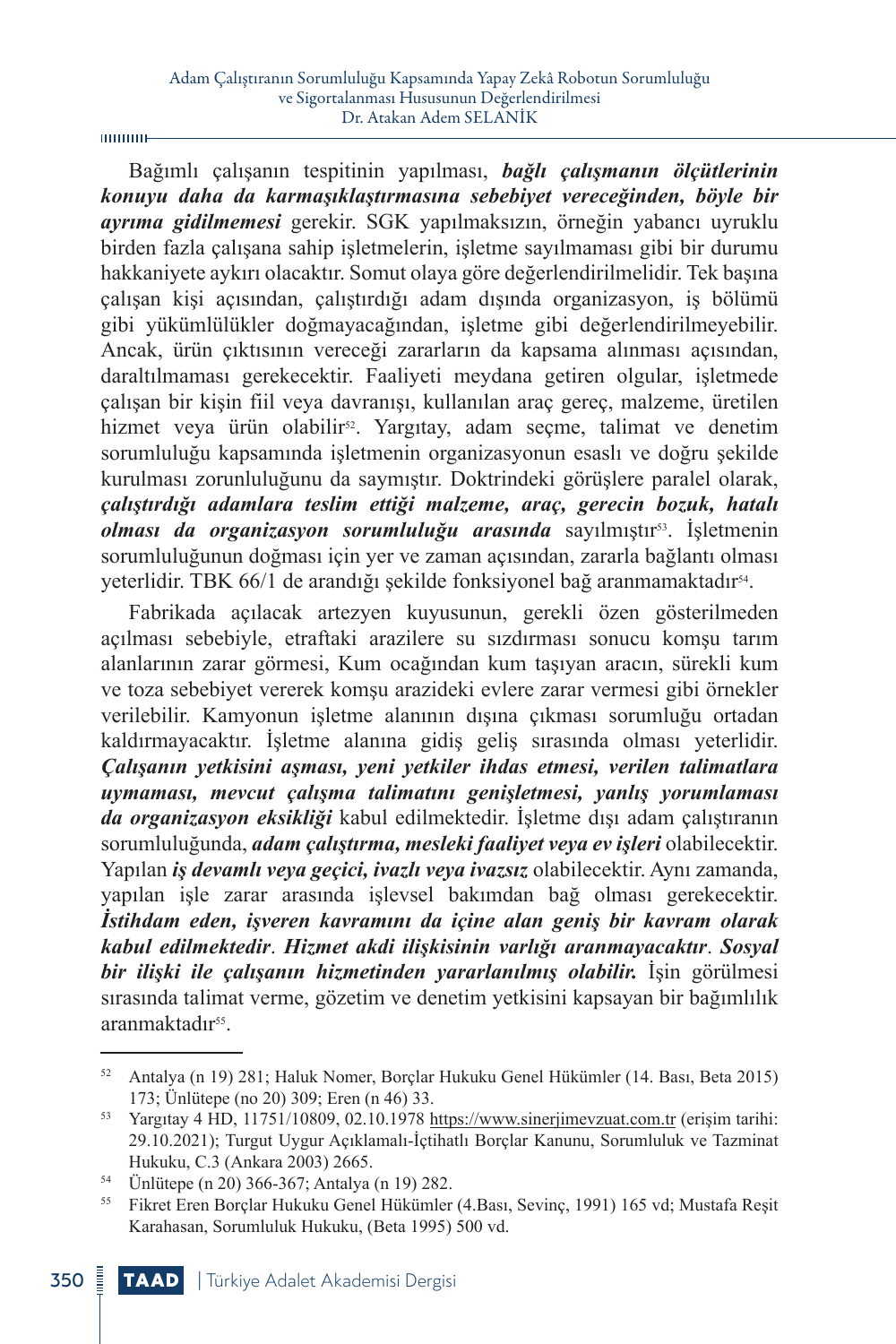Ödünç iş ilişkisi olsa bile istihdam edilen kişiyi ödünç alan ve kendi işini yaptıran sorumlu olacaktır. Sorumluluk yapılan iş sırasında verilen zararla bağlanmaktadır. Dolayısıyla, ödünç veren işverenin sorumluluğu söz konusu olmayacaktır. *Denetim ve gözetim kimin yetkisinde ve iş kim için yapılıyorsa, istihdam eden o sayılacaktır. İktisadi faaliyet olmasa bile kendi işi amaçlı adam çalıştıranında sorumluluğu mevcut olacaktır*. Çalışanın *iş ve işletmeyle hiçbir ilgisi olmayan*, adam dövme, adam öldürme, hırsızlık ve terör gibi kasta dayalı suç teşkil eden eylemlerinde, adam çalıştıranın veya işletmenin sorumluluğu söz konusu olmayacaktır. Örneğin, bir çalışanın başka bir çalışanın veya müşterinin evini gezerken parasını veya başka bir eşyasını çalması, kavga edip yaralaması, işletme faaliyeti ile işlevsel ilişki içinde olmayıp tamamen arızi ve tesadüfi bir bağlantı içinde olunan durumlarda, adam çalıştıran sorumlu tutulmayacaktır<sup>56</sup>.

### **2. Adam Çalıştıranın Sorumluluktan Kurtulma İmkânı**

Adam çalıştıran, özen yükümlülüğünü yerine getirdiğini ispat ederek sorumluluktan kurtulabilecektir. İşletme olmayan adam çalıştıran açısında, adam seçme, talimat verme ve denetlemede gerekli özeni göstermiş olduğunu kanıtlamış olması gerekir. İşletme açısından ise bu üç unsura ek olarak organizasyonun zararın doğmasını önlemeye elverişli olduğunu ispatlamalıdır. Kanunun, adam çalıştıranın sorumlu olacağına ilişkin özensizlik karinesinin aksi, adam çalıştıran/işletme tarafından ispat edilecektir<sup>57</sup>. Adam çalıştıranın göstermesi gereken özenin ölçütünün değerlendirilmesine ihtiyaç vardır. *Özen ölçütü objektif olarak değerlendirilir. Zararı önlemek için durum ve koşulların gerektirdiği tüm özenin gösterilmiş olması gerekecektir*58. İşletme açısından ek olarak, *objektif özeni gösterebilecek, bilgi, deney, öğrenim, beceri ve ahlaki formasyona sahip olmak, işletme faaliyetlerinin üçüncü kişilere zarar vermesini engellemek için çalışma ölçütlerinin bilim, teknoloji*  ve fenne göre ileri düzeyde olması gerektiği belirtilmektedir<sup>59</sup>. İlliyet bağını kesecek derecede, mağdur ağır kişisel kusuru, üçüncü kişinin kusuru, mücbir sebep halleri de somut olaya göre değerlendirilecektir<sup>60</sup>.

*Yardımcı kişiyi seçme (cura in eligendo*); çalışanın, cinsiyeti, yaşı, almış olduğu *eğitim, işe alınmada hangi belgelerin esas alındığı, işe uygunluğu, özenli, dürüst ve güvenilir olması, diploma, sertifika, ehliyet, kurs belgesi, tavsiye mektubu, savcılık belgesi*, kurtuluş kanıtının getirilmesi noktasında

-munun

<sup>56</sup> Eren (n 46) 34-35; Keller/Gabi (n 19)170.

<sup>57</sup> Eren (n 46) 35-36; Tandoğan (n 32) 65; Eren (n 19) 652; Antalya (n 19) 392; Kılınç 330; Kara Kılıçarslan (n 21) 149.

<sup>58</sup> Topuz (n 35) 101.

<sup>59</sup> Yargıtay HD, 17982/6600, 04.05.2017 <https://www.sinerjimevzuat.com.tr>(erişim tarihi: 29.10.2021); Eren (n 46) 36.

<sup>60</sup> Eren (n 46) 37; Topuz (n 35) 111-112.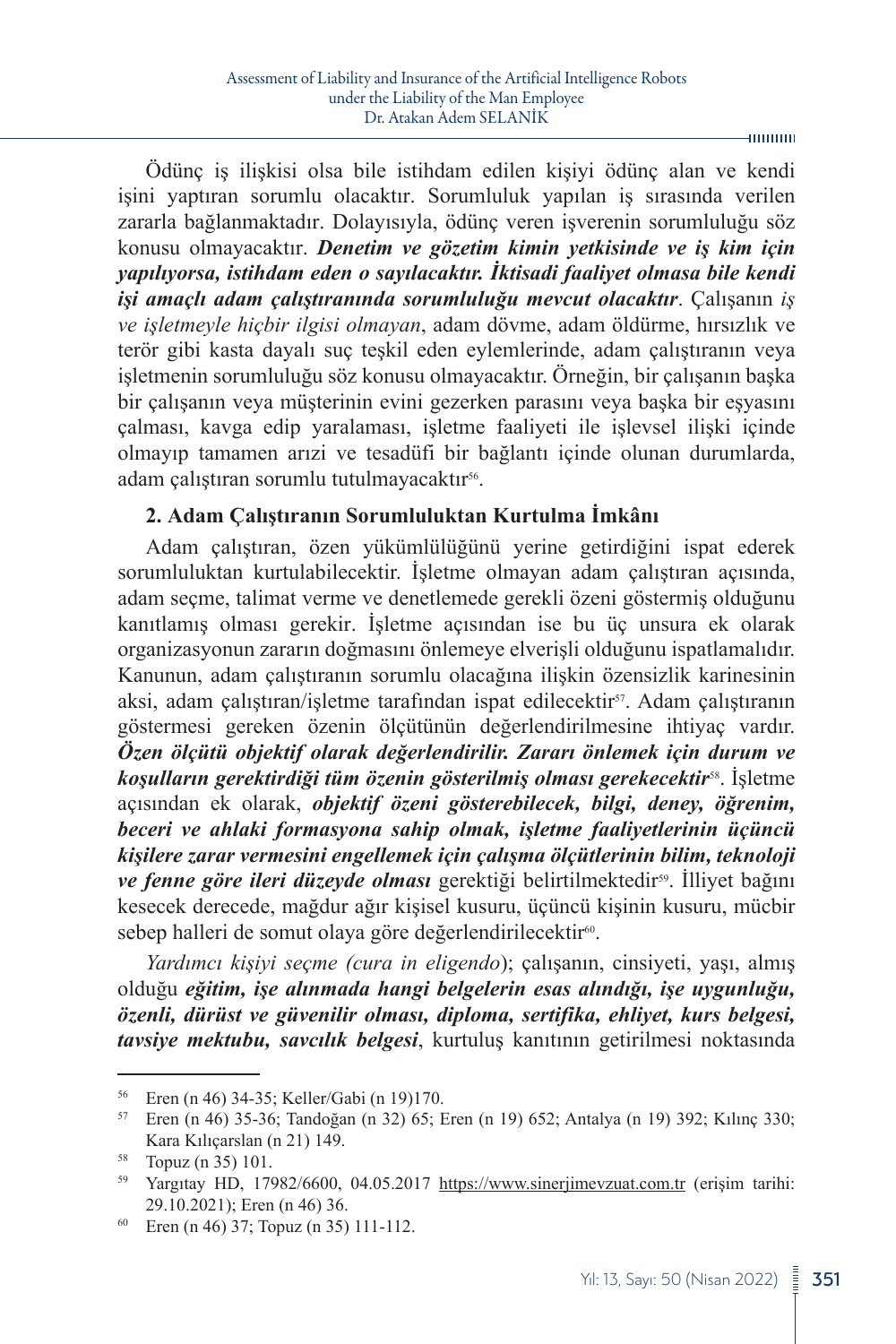#### шинин

etkili olacaktır. Adam çalıştıran, *ek bir araştırma yaparak teorik ve uygulamalı sınav icra etmeli, deneme süresi tayin etmeli, iş için gerekli eğitim ve kurs sağlanmış olmalı, üçüncü kişiler için risk teşkil edecek işlerin, çalışana*  test edilmeksizin bırakılmaması gerekir<sup>61</sup>. Adam çalıştıran, görülecek ise uygun fikri, mesleki bilgi ve yeteneklere sahip bir kişi seçmekle yükümlüdür. *Seçeceği kişi, göreceği iş için vasıflı, yeterli eğitim görmüş, yeni bilgi, yöntem*  ve tekniği, özümsemiş ve izlemiş olmasını arayacaktır<sup>62</sup>. Yargıtay bir kararda uluslararası nakliyat işi yapan firmanın, trafikte bulunmanın sıkıntılarına katlanabilecek anlayışı gösterebilecek kişiyi şoför olarak seçmesi gerektiğini belirtmiş63, *banka çalışanının imza incelemesini dikkatli yapmama ve en basit tedbirlere başvurmamas*ını64, *çalışanın önceki işten ayrılma sebebini gizlemiş olmasına rağmen gerekli araştırmanın yapılmamasını*65, işletme açısından sorumluluk olarak belirlemiştir<sup>66</sup>.

Talimat verme (cura in instruendo); adam çalıştıran, iş ile ilgili bilgileri vermeli, uyarılarda bulunmalıdır. Çalışanın bilgi seviyesine göre, talimatların içeriği ve açıklığı belirlenecektir. Yargıtay, vincin çalışma alanına geçilmez levhası yazılmasına rağmen geçişin yapılmaması için adamlarına kesin talimat verilmemesi<sup>67</sup>, doktorun şok yapması olasılığı bulunan bir ilacı verirken, hastayı ve yardımcı personeli uyarması ve gerekirse enjeksiyonu bizzat yapması gerektiği68 konusunda talimat verme açısından örnek alınabilecek ölçütler belirlemiştir<sup>69</sup>.

Denetleme (cura in custodiendo); denetlemenin ölçütü belirlenirken, somut faaliyet bakımından *sahip olduğu tecrübe, bilgi, işin niteliği, büyüklüğü ve ağırlığı* göz önüne alınacaktır. Adam çalıştıran *denetim görevini yerine getirirken işi yapan kişi kadar uzman olmasa dahi bir uzmandan yardım almalıdır*. Yargıtay, özel hastane işletmesinin basiretli tacir olduğunu, yaşama hakkını doğrudan ilgilendiren konuda hizmet verdiğini, bu hususlara dikkat edilerek çalışanlarını denetlemesi gerektiğini<sup>70</sup>, belirtmiştir.

<sup>65</sup> Yargıtay 4.HD, 2062/4389, 04.05.2000, <https://www.sinerjimevzuat.com.tr>(erişim tarihi: 29.10.2021).

<sup>61</sup> Topuz (n 35) 102-104.

<sup>&</sup>lt;sup>62</sup> Yargıtay 3.HD, 23133/3, 14.01.2013, <https://www.sinerjimevzuat.com.tr>(erişim tarihi: 29.10.2021).

<sup>63</sup> Yargıtay 4.HD, 9216/10886, 20.10.2011, <https://www.sinerjimevzuat.com.tr> (erişim tarihi: 29.10.2021).

<sup>64</sup> Yargıtay 11.HD, 8627/468, 04.02.1999, <https://www.sinerjimevzuat.com.tr>(erişim tarihi: 29.10.2021).

<sup>66</sup> Topuz (n 35) 102-104.

<sup>67</sup> Yargıtay 4.HD, 11751/10809, 10.02.1978,<https://www.sinerjimevzuat.com.tr>(erişim tarihi: 29.10.2021).

<sup>68</sup> Yargıtay 4.HD, 2684/2978, 13.03.1973, <https://www.sinerjimevzuat.com.tr>(erişim tarihi: 29.10.2021).

<sup>69</sup> Topuz (n 35) 104-106.

<sup>70</sup> YHGK, 13-291/370, 23.06.2004, <https://www.sinerjimevzuat.com.tr> (erişim tarihi: 29.10.2021).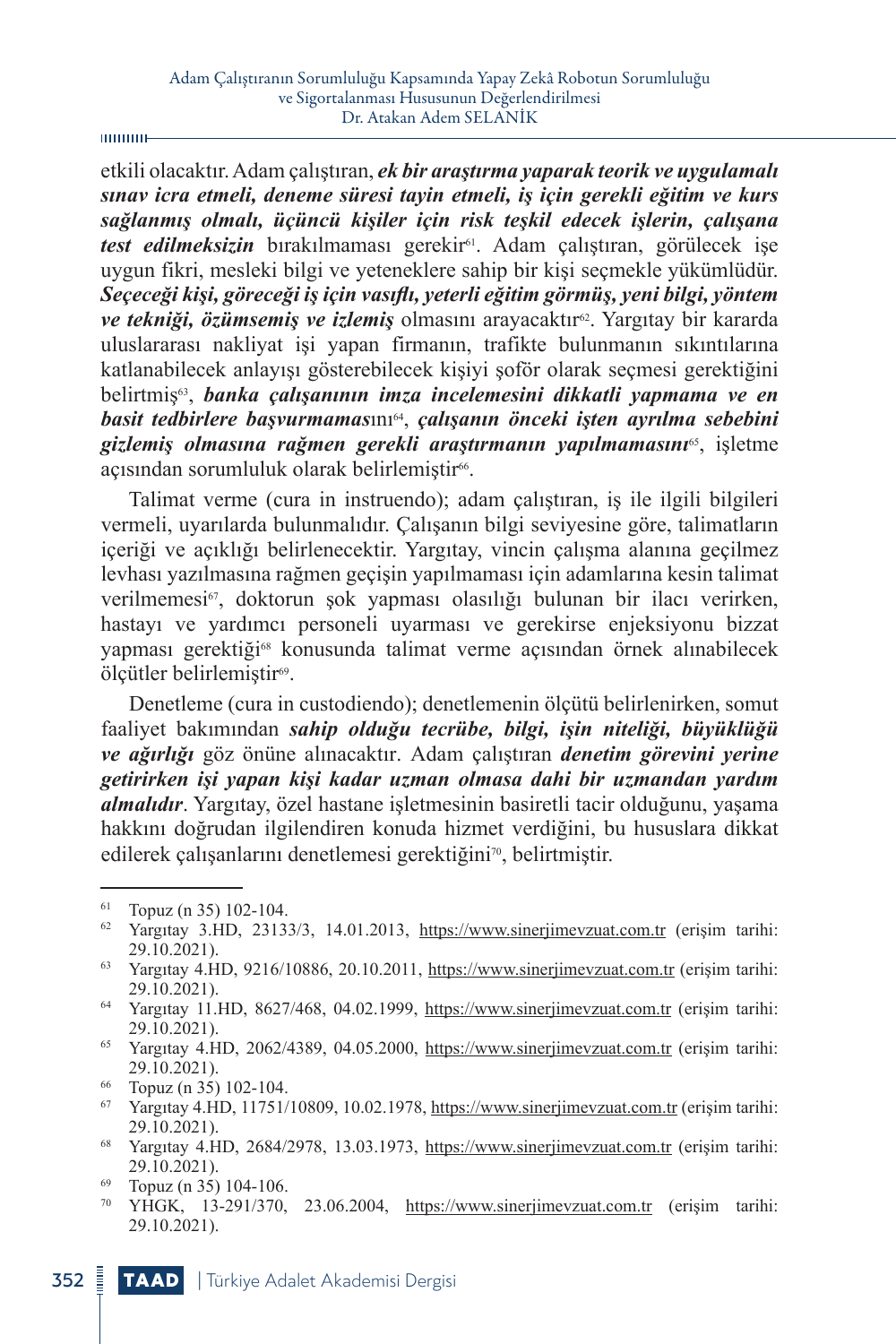Adam çalıştırana, kurtuluş beyyinesi imkanının sağlanmasında amaç kusursuzluğun ispatının sağlanması değildir. *Asıl amaç, iş sahiplerinin sorumluluktan kurtulacakları düşüncesiyle, onları zararları önleyici tedbirleri almaya teşvik etmek, sosyal tehlikeyi azaltma düşüncesidir*. Buradaki amaç, yasa metnine kusur unsurunu sokmak değildir. Kusur öğesi hariç, haksız eylemin diğer üç unsuru bir zararlandırıcı olayda birleşirse, sorumluluk doğacaktır<sup>71</sup>.

## **F. Ürün Güvenliği ve Teknik Düzenlemeler Kanunu ve İmalatçının Tazminat Sorumluluğu**

İsviçre Federal Mahkemesi'nin yukarıda bahsettiğimiz '*menfez*' kararı ile adam çalıştıran sorumluluğunun genişletilmesiyle ortaya çıkan organizasyon sorumluluğu kapsamında, İsviçre Medeni Kanunu (OR) taslağından yola çıkılarak; Türk Borçlar Hukuku'nda da yer verilen organizasyon sorumluluğu hükümleri, hatalı/ uygunsuz ürünlerin üçüncü kişilere verdiği zararların giderilmesi konusunda gri alanı tam olmasa da doldurmaktaydı.

12 Mart 2020 tarihli Resmî Gazetede yayınlanarak yürürlüğü bir yıl ertelenen *[7223 Sayılı Ürün Güvenliği ve Teknik Düzenlemeler](https://www.lexpera.com.tr/mevzuat/kanunlar/urun-guvenligi-ve-teknik-duzenlemeler-kanunu-7223)  [Kanunu](https://www.lexpera.com.tr/mevzuat/kanunlar/urun-guvenligi-ve-teknik-duzenlemeler-kanunu-7223)* (ÜGTDK) ile *uygunsuz ürünün bedene ve mala verdiği zararlar için tazminat yükümü* getirilmiştir. *Üründen kasıt tüketici işlemlerine konu olsun olmasın her türlü üründür*. İmalatçının sorumluluğu ile ilgili en önemli husus, zarar görenin *uygunsuz ürün*le ilgili bir hukuki işleme taraf olması mecburiyeti bulunmamasıdır, diğer bir ifadeyle *tüketici veya alıcı gibi kavramlar zorunlu değildir*. Üçüncü kişi herhangi bir üçüncü kişi olabilir. İmalatçıdan malı satın alması veya tüketicisi olması zorunluluğu yoktur. [7223 Sayılı Ürün Güvenliği ve Teknik Düzenlemeler Kanunu](https://www.lexpera.com.tr/mevzuat/kanunlar/urun-guvenligi-ve-teknik-duzenlemeler-kanunu-7223)'nun yürürlüğe girmesi ile tüketici mevzuatında düzenlenen imalatçının sorumluluğu genel bir düzenlemeye kavuşmuştur. *İmalatçının, sadece tüketiciye karşı değil, tüm üçüncü kişilere karşı kusursuz sorumluluğunun düzenlenmesi ihtiyacına yönelik boşluk doldurulmuştur*72.

'Ürün Sorumluluğu Tazminatı' başlığını taşıyan [6. maddesine](https://www.lexpera.com.tr/mevzuat/kanunlar/urun-guvenligi-ve-teknik-duzenlemeler-kanunu-7223/madde-6) göre: *'(1) Ürünün, bir kişiye veya bir mala zarar vermesi halinde, bu ürünün imalatçısı veya ithalatçısı zararı gidermekle yükümlüdür. (2) İmalatçı veya ithalatçının sorumlu tutulabilmesi için, zarar gören tarafın üründeki uygunsuzluğu, uğradığı zararı ve uygunsuzluk ile zarar arasındaki nedensellik bağını ispat etmesi zorunludur. (3) Ürünün sebep olduğu zarardan birden fazla imalatçı veya ithalatçının sorumlu olması halinde, bunlar müteselsilen* 

<sup>71</sup> YİBK, 1/3, 27.03.1957; YHGK, 4-824/134, <https://www.sinerjimevzuat.com.tr>(erişim tarihi: 29.10.2021); Topuz (n 35) 108.

<sup>72</sup> Rona Serozan, Başak Baysal ve Kerem Cem Sanlı, Serozan Borçlar Hukuku Özel Bölüm, 4. Bası, İstanbul, 2019, N. 786.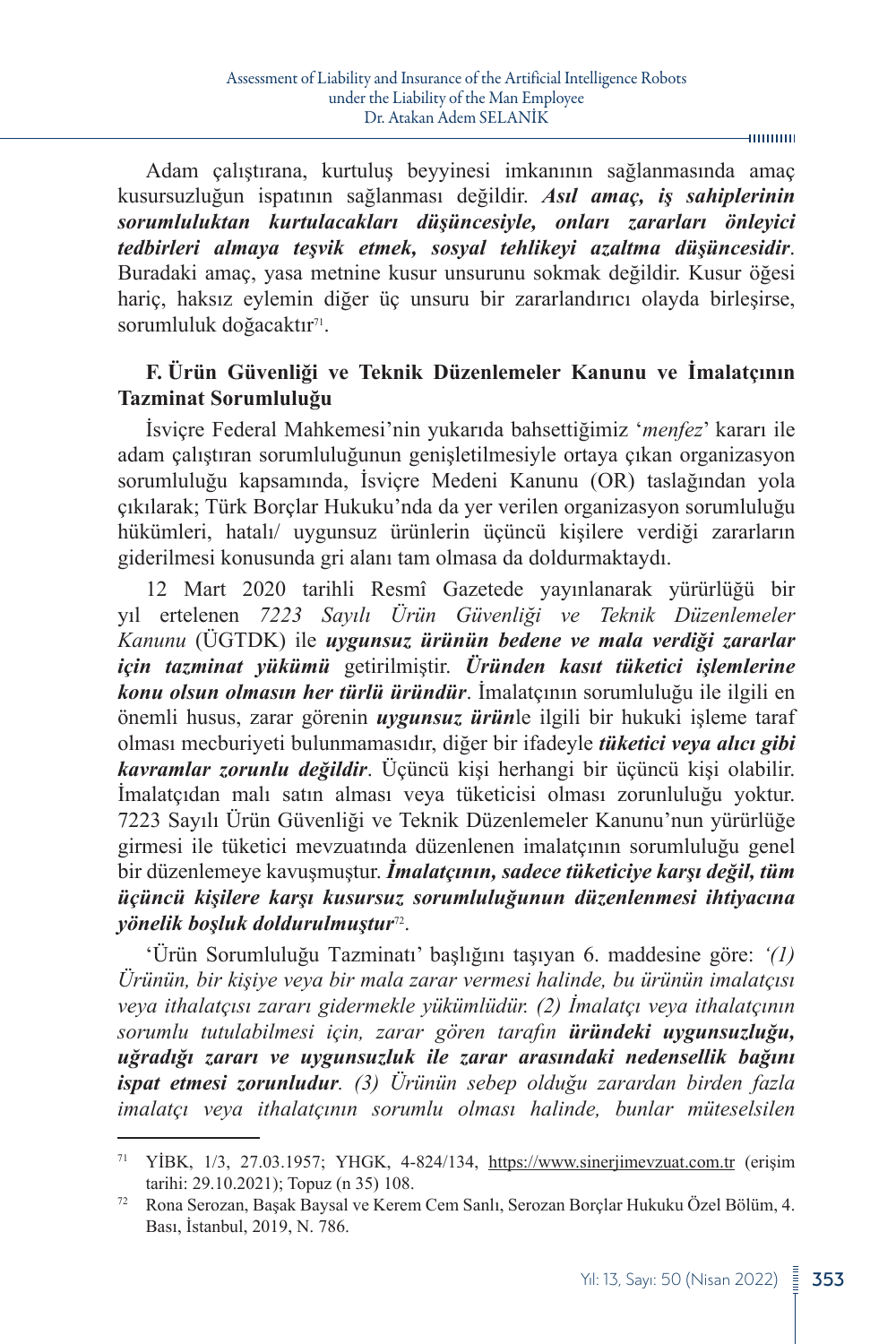#### **munu**-

*sorumlu tutulurlar. (4) İmalatçı veya ithalatçıyı üründen kaynaklanan tazminat sorumluluğundan kurtaran ya da bu sorumluluğu azaltan sözleşmelerin ilgili maddeleri hükümsüzdür. (5) Ürünün sebep olduğu zarar nedeniyle ödenecek maddi ve manevi tazminat miktarının belirlenmesinde 11/1/2011 tarihli ve 6098 sayılı Türk Borçlar Kanunu hükümleri uygulanır. (6) Tazminat talebi için zamanaşımı süresi, zarar görenin zararı ve tazminat yükümlüsünü öğrendiği tarihten itibaren üç yıl ve her halde zararın doğduğu tarihten itibaren on yıldır. (7) Diğer kanunlardaki tazminat sorumluluğuna ilişkin hükümler saklıdır'.* 

İmalatçının sorumluluğu kapsamında hatalı veya ayıplı ürün kavramı yerine uygun olmayan ürün kavramını kullanmıştır; '*uygunsuzluk*' ürünün ilgili teknik düzenlemeye veya genel ürün güvenliği gereklerine uygun olmama hâlini ifade etmektedir. Zarar gören, zararı ve uygunsuzluk ile zarar arasındaki illiyet bağını ispat etmekle yükümlüdür. *Uygunluğun ispatı, imalatçıya ait olacaktır*. Bir ürün, teknik düzenlemenin insan sağlığı ve güvenliği ile ilgili hükümlerine uygun ise karine olarak güvenli kabul edilmiştir [\(ÜGTDK m.5\). G](https://www.lexpera.com.tr/mevzuat/kanunlar/urun-guvenligi-ve-teknik-duzenlemeler-kanunu-7223/madde-5)üvenli olmayan ürünün, bir kişiye veya bir mala zarar vermesi halinde, bu ürünün imalatçısı veya ithalatçısı zararı gidermekle yükümlüdür (ÜGTDK m.6). İmalatçı ve ithalatçının *tazminat sorumluluğundan kurtuluş sebepleri*, a) Ürünü piyasaya kendisinin arz etmediğini, b) Uygunsuzluğun dağıtıcının veya üçüncü bir tarafın ürüne müdahalesinden veya kullanıcıdan kaynaklandığını, c) Üründeki uygunsuzluğun, teknik düzenlemelere veya diğer zorunlu teknik kurallara uygun olarak üretilmesinden kaynaklandığını, ispatlamaları hâlinde tazminat sorumlulukları kalkacaktır. [\(ÜGTDK m. 21/II\)](https://www.lexpera.com.tr/mevzuat/kanunlar/urun-guvenligi-ve-teknik-duzenlemeler-kanunu-7223/madde-3). İmalatçı veya ithalatçı, ürünün teknik düzenlemenin insan sağlığı ve güvenliği ile ilgili hükümlerine uygunluğunu ispatlayarak sorumluluktan kurtulabilmektedir.

Ürün sorumluluğuna ilişkin düzenleme olmasa idi adam çalıştıran sorumluluğu kapsamında organizasyon sorumluluğu içerisinde hatalı üretilen robotun üreticisine karşı sorumluluğa gidilebilecekken, 7223 sayılı yasa ile hatalı üretilen yapay zekâ robotun vereceği zarardan sorumlu kişiler, ürünün imalatçısı veya ithalatçısı olabilecektir. İmalatçı, ürünü imal ederek veya ürünün tasarımını veya imalatını yaptırarak kendi isim veya ticari markası ile piyasaya arz eden gerçek veya tüzel kişiyi; ithalatçı ise ürünü ithal ederek piyasaya arz eden gerçek veya tüzel kişiyi ifade etmektedir [\(ÜGTDK m. 3\)](https://www.lexpera.com.tr/mevzuat/kanunlar/urun-guvenligi-ve-teknik-duzenlemeler-kanunu-7223/madde-3).

# **II. YAPAY ZEKÂ SAHIBI ROBOTLARIN HUKUKA AYKIRI FIILLERINDEN SORUMLULUK**

Türk hukukunda da 6098 sayılı Türk Borçlar Kanunu (TBK) md 49'da haksız fiil sorumluluğu, fiilin hukuka aykırılığına ve failin kusuruna dayandırılmış olsa da kusur aranmaksızın istisnaen sorumluluğun doğacağı hâllere de yer verilmiştir. Yapay zekâ sorumluluğunun haksız fiil veya kusursuz sorumluluk hükümleri ile ele almak gerekmektedir.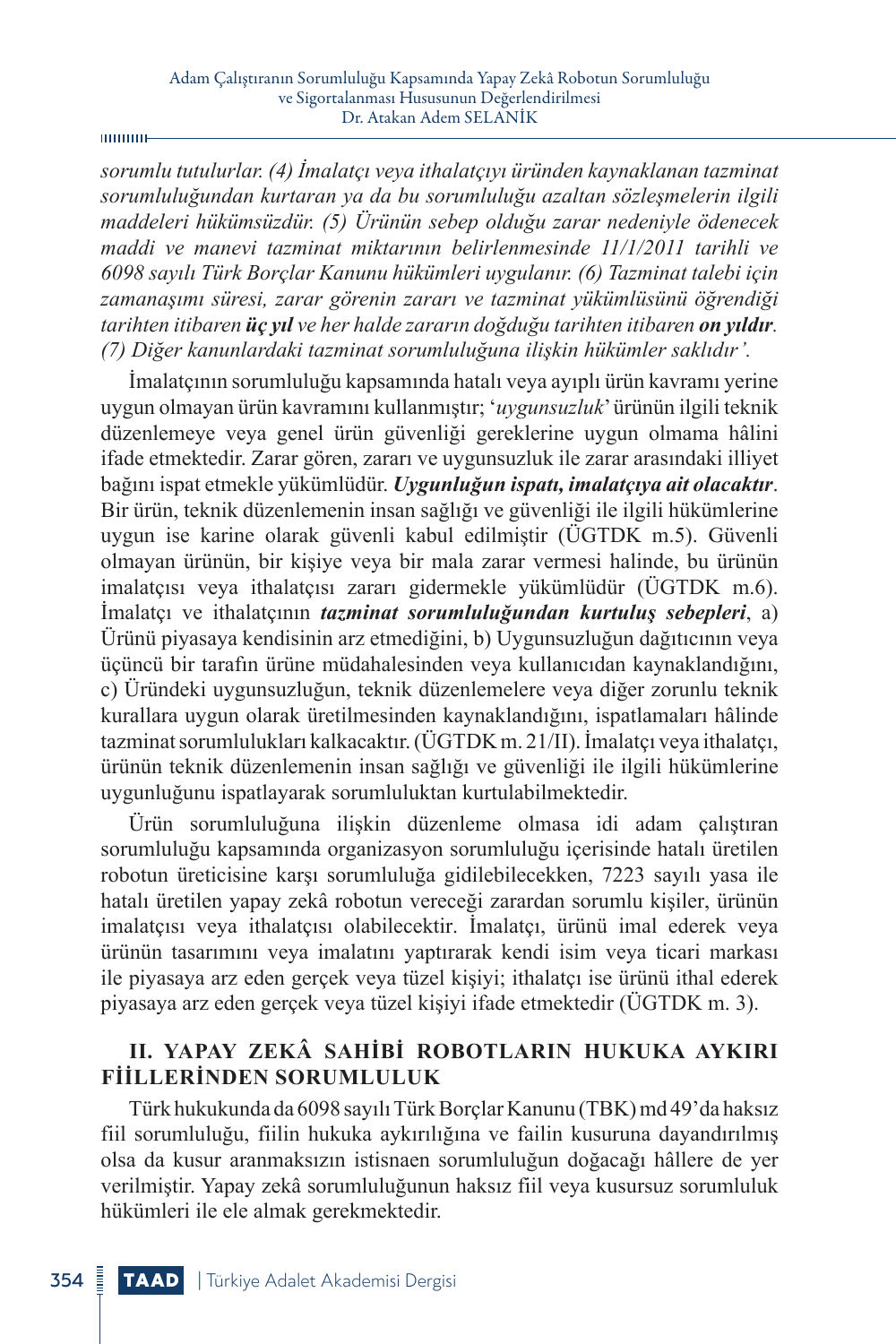#### $-$ **mmm**

Yapay zekâyı *imal eden, satan, kullanan, idare eden, programlayan, işleten kişiler bakımından sorumluluk değerlendirilmeli*dir. Hatalı/uygunsuz ürün durumu var ise imalatçının ve/veya ithalatçının sorumluluğuna gidilebileceğini belirtmiştik. Türk Hukuku'nda ÜGTDK kapsamında sorumluluk için üç ila on yıllık zamanaşımı süreleri öngörülmüştür. Bu süreler geçtikten sonra gerçekleşen bir zarar olması, imalatçının ve/veya ithalatçının ticari faaliyetine son vermiş yani ortaya çıkacak zararı karşılayamayacak durumda olması ihtimallerinde de yapay zekâ robotun kullanıcısı veya hizmet ettiği gerçek ya da tüzel kişiye de sorumluluğun yükletilebilmesi gerekmektedir. Ayrıca uygun ürün sayılabilecek robot da gördüğü iş sırasında zarara sebebiyet vermiş olabilir; yine imalatçının kurtuluş karinesine dayandığı diğer durumlar da söz konusu olabilir.

Aşağıda açıklanacak görüşlere bakıldığında, söz konusu sorumluluğun türünün tespitinde, yapay zekâya verilen hukukî nitelik belirleyici olmaktadır. Buna göre, *yapay zekânın hukukî nitelik açısından eşya, tüzel kişi, köle, elektronik kişi olarak nitelendirilmesine yönelik çeşitli alternatifler getirilmektedir*. Yapay zekâ (Artificial Intelligence-AI), *algılama, öğrenme, yorumlama, geliştirme, iletişim kurma, karar verme ve sonuç çıkarma* gibi fonksiyonlara sahip olabilmektedir. Kendi kararını kendisi veren, herhangi bir sistem üzerinden emir talimat almayan yapay zekâ robotun, hatalı üretilmesinden değil de eylemleri ile gerçekleştireceği zararın tazmini konusunun değerlendirilmesi gerekmektedir.

Yapay zekâ robot taşınır mal kabul edilerek herhangi bir kişinin mülkiyetinde değerlendirilebileceği savunulmaktadır73; ancak akıl yürüten, değerlendirme veya tahmin yapan bir yapay zekâ robottan sıradan bir eşya olarak söz edemeyiz74. Diğer bir görüş yapay zekânın köle sayılması gerektiğidir75; bu halde de modern yasalar kapsamında çözüm üretmek mümkün gözükmemektedir. Tüzel kişi statüsünde görülmesi de çözüm olarak öne sürülmüşse de imal eden, programlayan veya idare edenler farklı olabileceğinden tek bir tüzel kişilikten bahsedilemeyecektir. Kullanan kişi ile yapay zekayı üreten kişi arasında bir bağ kurulamayacaktır<sup>76</sup>.

<sup>73</sup> Çağlar Ersoy, Robotlar, Yapay Zekâ ve Hukuk (On İki Levha Yayınları İstanbul 2018) 85; Armağan Ebru Yüksel Bozkurt and Başak Bak, 'Yapay Zekâ' Futurist Hukuk (Aristo Yayınları, İstanbul 2018) 18; Fatih Burak Uzun 'Gerçek Kişilerin Hak Ehliyeti ve Hak Ehliyetine Uygulanacak Hukukun Tespiti' (Hacettepe Hukuk Fakültesi Dergisi) 6.2 (2016) 16.

<sup>74</sup> Başak Bak, 'Medeni Hukuk Açısından Yapay Zekânın Hukukî Statüsü ve Yapay Zekâ Kullanımından Doğan Hukukî Sorumluluk' (Türkiye Adalet Akademisi Dergisi) (Y. 9) 35 (Temmuz 2018) 217 vd.

<sup>&</sup>lt;sup>75</sup> Ersoy (n 76) 94; Bozkurt Yüksel and Bak (n 76) 18.

<sup>76</sup> Emre Bayamlıoğlu, 'Akıllı Yazılımlar ve Hukukî Statüsü: Yapay Zekâ ve Kişilik Üzerine Bir Deneme', Uğur Alacakaptan'a Armağan (İstanbul Bilgi Üniversitesi Yayınları, İstanbul 2008) 139.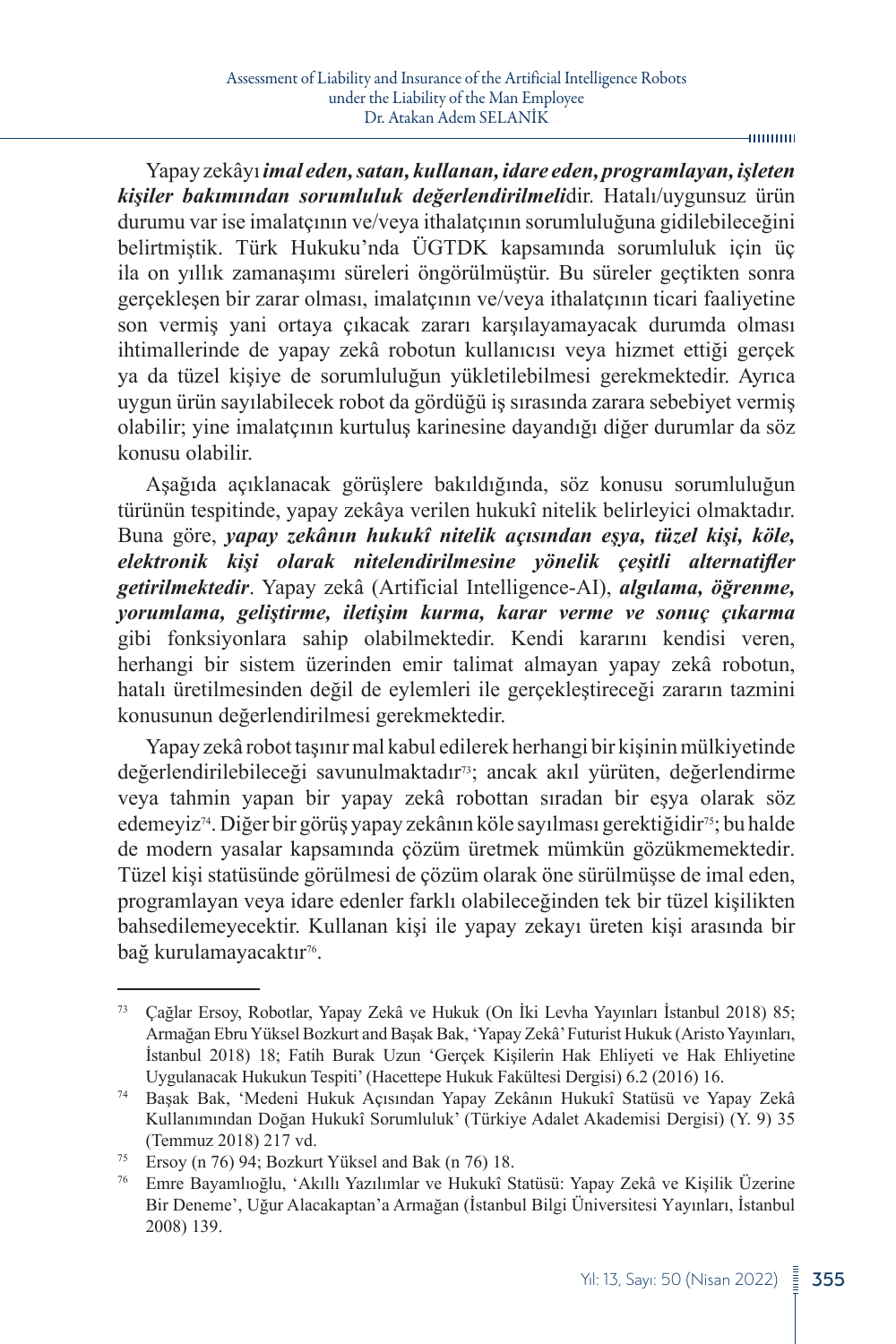Yapay zekâ robota hukuki kişilik verilemeyeceğinden haksız fiil hükümleri ile konusun çözülemeyeceği kanaati sebebiyle, köle sayılması halinde de modern hukuk sistemlerinde kullanılmayan bir kavram olması sebebiyle, çözüm sağlanamayacaktır. Fiil ehliyetinden yoksunluk, yapay zekâ donanımlı robot, cihaz, makine, program, yazılım sistemlerinin, zarara yol açmasından kaynaklı olarak, uyuşmazlıkların kusursuz sorumluluk halleriyle çözülebileceği fikrini ortaya çıkarmaktadır.

Hayvan sahibi sorumluluğu<sup> $\pi$ </sup> ile çözüm arama yine, yapay zekânın emir talimat almaksızın kendi kendine karar verme özelliğine sahip olması durumunda yetersiz kalacaktır. Tehlike sorumluluğunda ise *"önemli ölçüde tehlike arz eden bir işletmenin faaliyetinden zarar doğduğu takdirde, bu zarardan işletme sahibi ve varsa işleten müteselsilen sorumludur"* hükmü önemli ölçüde tehlike arz eden işletme kavramına yer vererek günlük kullanım için kullanılan robotların verdiği zararı kapsam dışında tutmaktadır. Ancak tehlike arz eden bir işletme tarafından robotun kullanılması halinde ortaya çıkan zararlarda tehlike sorumluluğundan bahsedilebilecektir.

Yapay zekâ robot ile imalat yapılan fabrikalarda üretilen ürünün hatalı olması veya üretilen yapay zekâ robotun güvenli olmaması, güvenli olmayan üründen kaynaklanan sorumluluk, ÜGTDK kapsamında çözülebilecektir. Gerek imalatçı gerekse ithalatçının sorumluluğu söz konusudur.

Yapay zekâ robotların fiilleri ile meydana gelen zararlardan sorumluluğun da üzerinde durmak gerekecektir. Bilindiği üzere robotların ayırtım gücüne haiz olup olmadıkları hususu netlik kazanmamıştır. Ayırtım gücüne sahip olmayanın fiilleri hukuki sonuç doğurmamaktadır. Dolayısıyla robotların kendi kararı ile doğrudan verdiği zararlarda kusur isnadının zor olması; borç ilişkisi içerisinde olmayan üçüncü kişilerin de kapsam içerisine alınabilmesi ve makinelerin yarattığı riskin kusursuz sorumluluk kapsamında değerlendirilmesi sebebiyle, *adam çalıştıranın sorumluluğu kapsamında çözüm yolları üzerinde durulabilir*. Öncelikle belirtmek gerekir ki *robot*, adam veya çalışan tanımına girmez iddiası haklı olarak ortaya atılacaktır. Amacımız robotu adam veya çalışan kavramı içerisine almaya çalışmak değildir. Bu kapsamda sayılmasa da sorumluluk kime yönlendirilmelidir. Adam çalıştıranın sorumluluğunun devreye girmesi nasıl sağlanmalı, işin özü daha genel bir düzenleme nasıl yapılmalıdır. Üç başlıkta ele alacağız, (A) robotun adam veya çalışan sayılmama durumu, (B) robotun adam veya çalışan kavramına dahil edebilme olanakları (C) yasal düzenleme yapılması halinde, nasıl ve hangi başlık içerisinde yer almalıdır.

 $77$  Bak (n 77) 223.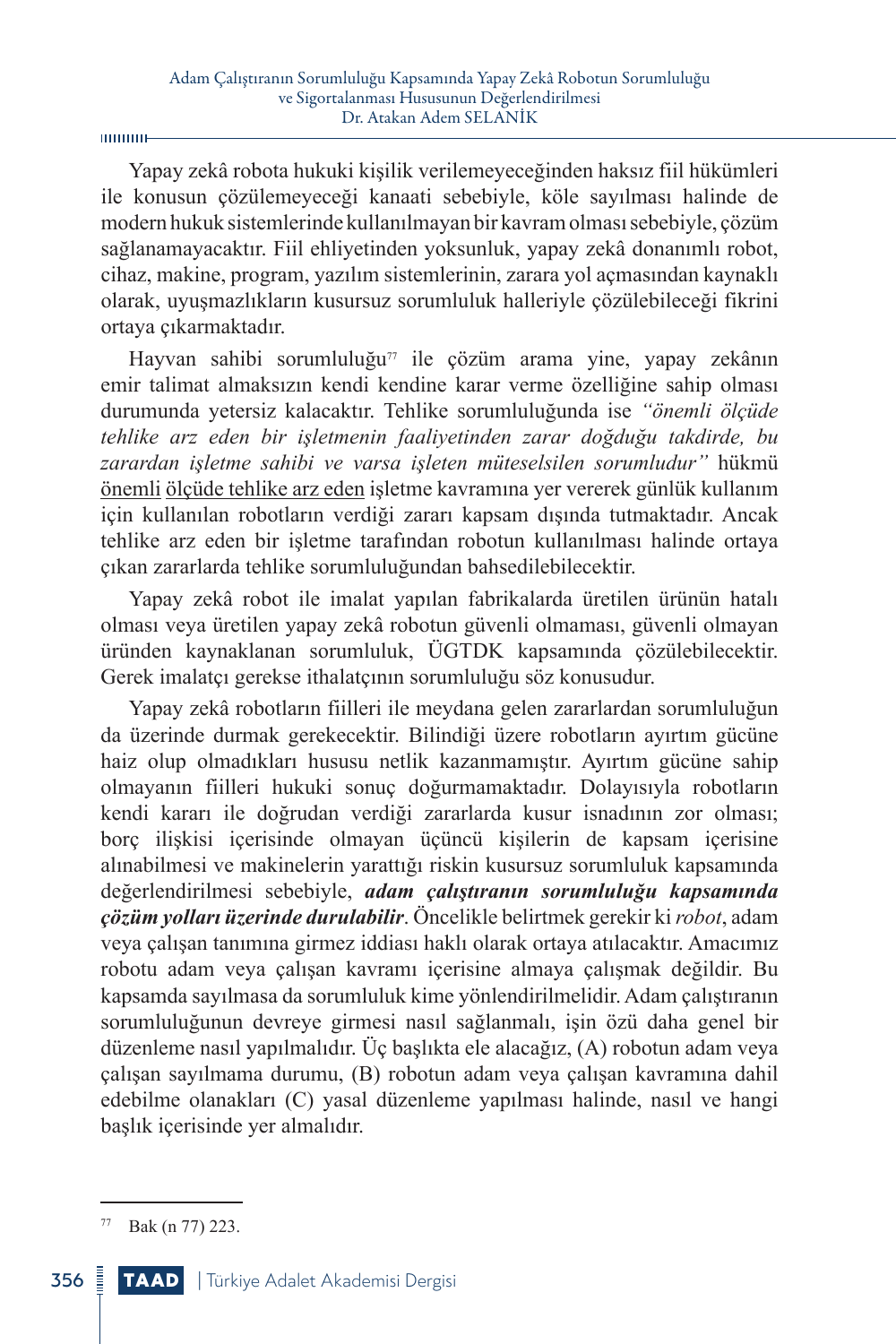#### **HIIIIIIIII**

### **A. Robot** *'adam'* **ve** *'çalışan'* **tanımı içerisine alınamazsa mevcut yasal düzenlemeler kapsamında sorumluluğun tartışılması;**

Yapay zekâ sahibi robot tarafından verilen zarar söz konusu olduğunda, ortaya çıkan haksızlığın faalinin haksız fiili meydana getiren robot mu yoksa robota talimat veren, onu kullanan kişi de mi olacağı tartışılacaktır. Örneğin robota talimat yükleyen veya onu kullanan kişi, kusuru ile haksız bir eylemin ortaya çıkmasına sebebiyet vermişse sorumlu olabilecektir. Kullanacağı robotun uygunluğu, kullanacağı işe yatkınlığı konusunda özenli davranması gerekecektir. Robotu araç olarak düşündüğümüzde somut olaya göre hâkim herhangi bir kişiliğe sahip olmasa da robotun verdiği zarara katılan, talimat veren, robota program kuran şahsın da sorumluluğunu kusuru ölçüsünde değerlendirebilecektir. *Ancak robot üzerinde herhangi bir hakimiyeti olmayan kişinin robotun kendi kendine karar vermesiyle meydana getirdiği zarardan sorumluluk açısından boşluk devam etmektedir*. Yapay zekânın kendi gelişimi ile aldığı kararın fiile etkisi olması halinde, programlayan, üreten kişilerin doğrudan sorumluluğundan söz etmek mümkün olmayabilir. Bu durumda robotun yaptığı işten menfaat sağlama olgusu kapsamında aşağıda açıklayacağımız üzere çalışanın verdiği zarar üzerinde durabiliriz.

### **B. TBK m.66 kapsamında yapay zekaya sahip robotun verdiği zararlarda sorumluluğun kime ait olacağı hususunda 'adam' ve 'çalışan' ifadesinin içeriğinin yorumlanması.**

Yapay zekâ robotun kullanıcısının sorumluluğu, adam çalıştıranın sorumluluğu açısından ele alındığında öncelikle *adam* kavramının değerlendirilmesi gerekecektir. Bu ifadenin seçilmesi TDK' nın yer verdiği gibi *'birinin yanında bulunan ve işini yapan kimse', 'birinin yararlandığı, kullandığı kimse', 'görevli kimse'* olarak yorumlanabilir. İşi yapan, yararlanılan, görevlendirilen her kimseye 'adam' diyebiliriz. Türk Borçlar Kanunu ile 'adam' ifadesini kullanılmasının amacı, kapsamı genişletmektir. Diğer bir ifadeyle birinin kullandığı, yararlandığı, işini yapan kimse adam olarak tanımlanmaktadır. Bu yorumdan hareketle, yapay zekâ sahibi robot, kendisinden yararlanılan, işi yapan olarak yorumlanabilir. Özellikle belirtmek gerekir ki adam kelimesi, ilk anlamında değil, TDK' da yer alan alt anlamlar ile yorumlanacaktır. Bu yorumu sınırlayan tek husus 'yararlanılan her kimse' ifadesinden, *kimse* kelimesinin insan için kullanılabileceği hususudur. Buradaki boşluk, hâkime TMK madde 1 *"Kanunda uygulanabilir bir hüküm yoksa, hâkim, örf ve âdet hukukuna göre, bu da yoksa kendisi kanun koyucu olsaydı nasıl bir kural koyacak idiyse ona göre karar verir.*" kapsamında davranma yükümlülüğü vermektedir. Hâkim, hakkaniyete göre karar vermeli, zararın giderimi hususunda kendisinden yararlanılan olarak, adam çalıştıranın sorumluluğu hükümlerini uygulamalıdır. Diğer yandan *adam çalıştıranın,*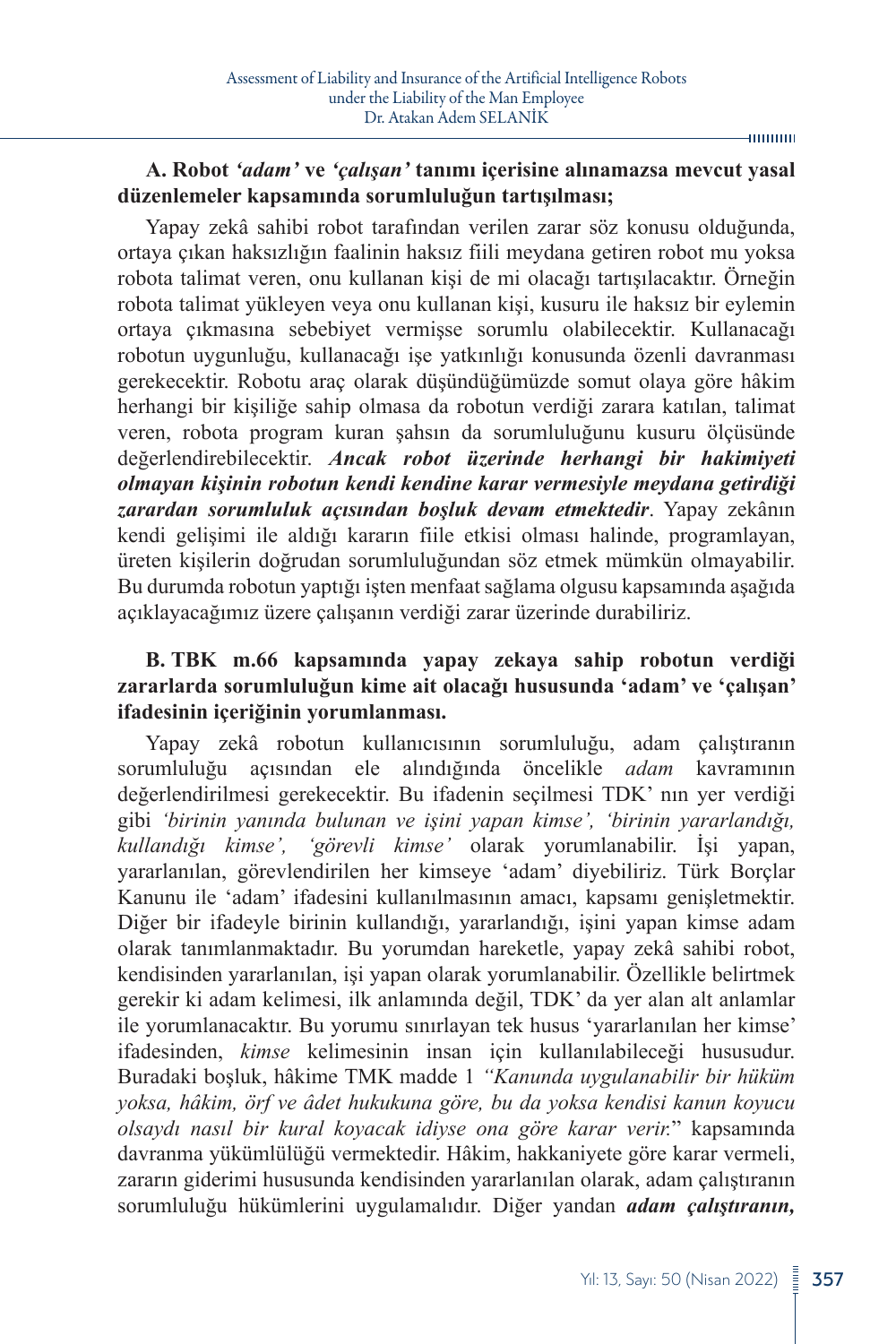#### шинин

### *çalışanın ayırtım gücüne sahip olup olmaması veya kusurunun olmaması halinde de zarardan sorumlu olduğunu* belirtmiştik.

Adam çalıştıran sorumluluğu düzenlemesi ile çözüm aranmasına olanak sağlayacak diğer bir yorum da düzenlemenin devamında yer alan *çalışan* ifadesidir. *Çalışan, ifadesinin günümüzde sadece insan için kullanılmasını öngören ya da zorunlu kılan bir düzenleme mevcut değildir*; bu haliyle TBK m. 66 içerisinde geçen 'çalışan' ifadesi geniş yorumlanarak, yapay zekâ sahibi robotlar da dahil edilebilecektir. *Dolayısıyla çalışanın yani yapay zekâ robotun seçimi, ona talimat verilmesi ve denetlenmesi menfaatine iş yapılan kişi tarafından yapılacaktır. Sorumluluk da bu kişiye ait olacaktır*.

Yapay zekâ robotun verdiği zararlarda, kullanıcısının, çalıştıranın sorumluluğunda adam çalıştıran sorumluluğuna gidilmesinde ciddi çözüm yolları elde edilmektedir. Yapay zekâ *kendisini geliştirerek, yetkisini aşmış olabilir veya talimatlara uymamış olabilir. Mesleki faaliyet veya ev işlerinde kullanılmış olabilir. Yaptığı iş karşılığında ivaz almamış olabilir ve kullanıcı ile arasında istihdam ilişkisi de olmayabilir. Bütün bu hallerde TBK kapsamında adam çalıştıran sorumluluğu devreye girebilmektedir*. Diğer yandan *kullanıcı / menfaat sağlayan, yapay zekâ robotu seçerken işe uygunluğu konusunda her türlü testi yapmak zorundadır. Yapay zekanın yapacağı işin tehlikesi, göstereceği özenin derecesini de artıracaktır. Yani özen derecesi, somut olaya göre de yorumlanabilecektir. Yeteri kadar test yapmalı, bilgi ve yeteneğe sahip olduğundan emin olmalıdır. Yapay zekâ robotun daha önce verdiği hataların işe etkisi olup olmayacağını da araştırmak* zorundadır; yani tıpkı adam çalıştıranda olduğu gibi önceki hatalarını da araştırmalıdır. Yine talimat verme ve denetlemede tüm yükümlülük, adam çalıştıranda yani yapay zekâ robotu kullanan, ondan menfaat sağlayandadır. Eğer büyük bir işletme ve *yaptığı iş hayati önem arz ediyor ise örneğin sağlık kuruluşunda kullanılan yapay zekâ robot, yaşam hakkı ile ilgili bir hususta faaliyet göstereceğinden, bu hususta talimat verme ve denetleme yükümlülüğü, menfaat sağlayan, hastane sahibi ve/veya işletmecisinde*dir. Adam çalıştıran sorumluluğunda kurtuluş beyyinesi sağlanması, kusursuzluğun sağlanmasına olanak getirmek değil, sosyal tehlikenin azaltılması yönünde olduğunu belirtmiştik. *Kullanımı sosyal tehlike arz edecek yapay zekâ robotları, seçmede, denetlemede, talimat vermede özen yükümlülüğü de bu kapsamda yorumlanabilecektir*. İşletme faaliyetlerinin üçüncü kişilere zarar vermesini engelleme ölçütlerinin, *bilim, teknoloji ve fenne göre ileri düzeyde olması gerektiğine de yine değinmiştik. Tüm hususlar birlikte düşünüldüğünde yapay zekadan menfaat sağlayan, kullanıcısı, çalıştıranı, işletmecisi bu kapsamda sorumlu tutulabilecek; işletmenin büyüklüğü, faaliyet konusu, tehlike arz etmesi hususlarına göre özen derecesi somut olaya göre* belirlenecektir.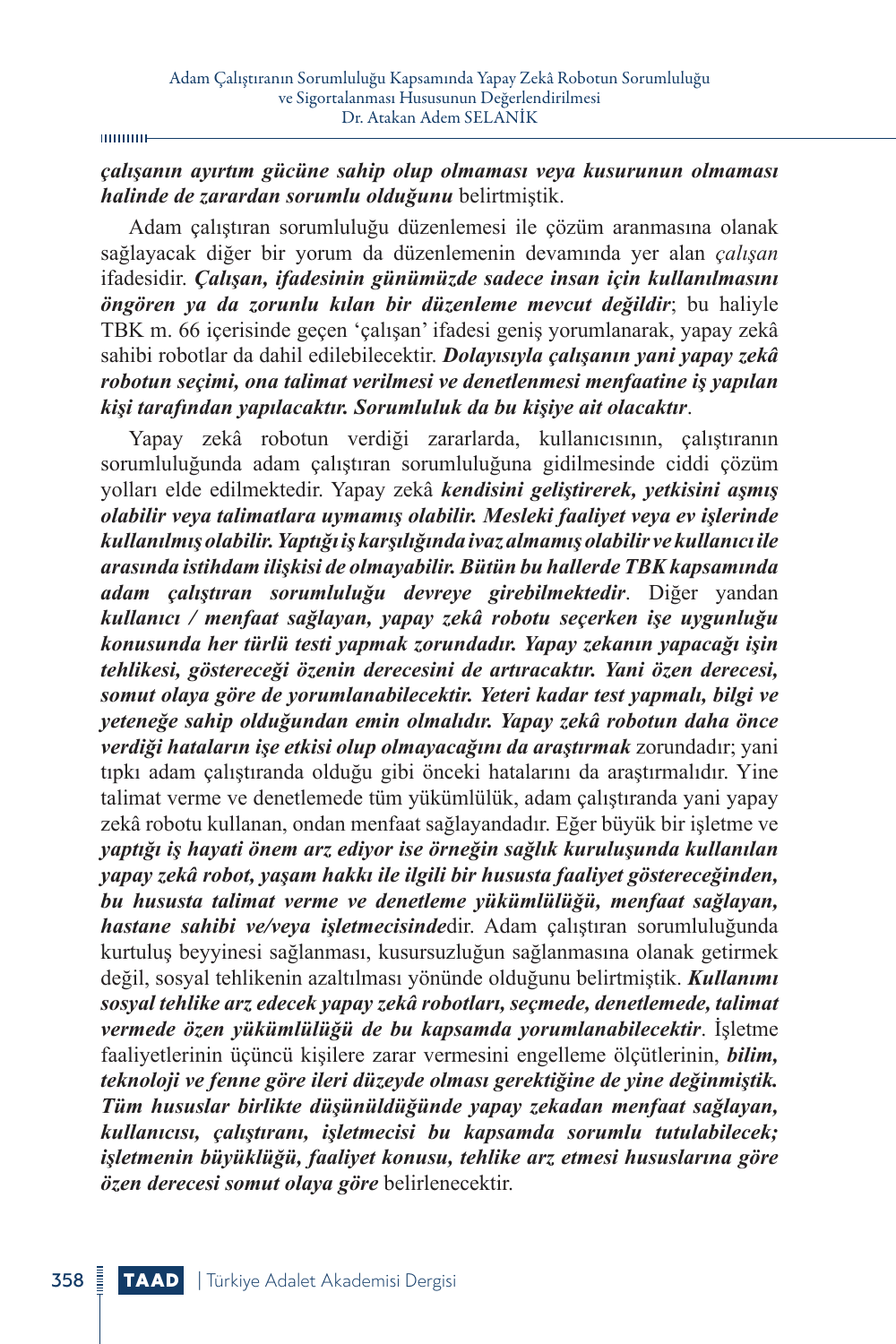**HIIIIIIIII** 

## **C. Adam Çalıştıranın Sorumluluğu Konusunda Kapsayıcı Bir Düzenleme İhtiyacı**

Mevcut düzenlemeler ele alındığı da her ne kadar adam çalıştıran sorumluluğu kapsamında çözüm yolu aranmış olsa da kapsayıcı bir düzenleme ihtiyacı bulunmaktadır. Özellikle fiil ehliyeti konusunu ele alırsak 'Fiil ehliyetine *sahip olan kimse*, kendi fiilleriyle hak edinebilir ve borç altına girebilir.' (TMK m.9); 'Kanunda gösterilen ayrık durumlar saklı kalmak üzere, *ayırt etme gücü bulunmayan kimsenin fiilleri* hukukî sonuç doğurmaz.' (TMK m.15). Yapay zekanın ayırt etme gücünün olup olmaması hususunu değerlendirmede ortaya çıkacak zorluklar; adam/kimse/çalışan ifadelerinin insan varlığı için kullanılması yorumu ile ayrı bir düzenleme yapılması gerektiği söylenebilir

Yapılan işten menfaat elde eden kişinin sorumlu tutulması anlayışından hareket edilerek, yapılan işin kim tarafından yerine getirildiğine bakılmaksızın, iş sebebiyle zararın meydana gelmesinden sorumluluk doğmasını öngören düzenleme üzerinde durulabilir. Kökeni Roma Hukuku'na dayanan *'Bir kimse menfaat elde ettiği şahsın fiilinden sorumlu olmalıdır (Ex qua persona quis lucrum capit, eius factum praestare debet)'* anlayışı doğrultusunda şahsın fiili değil, işin yerine getirilmesi sırasında zararın oluşması, yönünde hüküm eklenmelidir. Türk Borçlar Kanunu madde 49 aynen '*kusurlu ve hukuka aykırı bir fiille başkasına zarar veren, bu zararı gidermekle yükümlüdür. Zarar verici fiili yasaklayan bir hukuk kuralı bulunmasa bile, ahlaka aykırı bir fiille başkasına kasten zarar veren de bu zararı gidermekle yükümlüdür' düzenlemesine* ilaveten madde devamına '*Her kimse (gerçek veya tüzel kişi), kendisi menfaatine yapılan iş esnasında, meydana gelen zararları, menfaati ölçüsünde gidermekle yükümlüdür'* şeklinde hüküm eklenmesi ile de sorun çözülebilecektir. Genel anlamda haksız fiil sorumluluğu yanında, menfaatine iş yapılan kişi de menfaati ölçüsünde uğranılan zarardan sorumlu tutulabilecektir. İşi yapanın 'adam' olması veya emri verenin 'adam çalıştıran' olması hususunda ayrıma gidilmemesi gerektiği kanaatindeyim.

## **D. Robotlaşan Dünyada Riskin Sigortalanması Zorunluluğu**

Robotlaşan dünya ile tehlikenin boyutları artmakta buna bağlı olarak zarar riski de artırmaktadır. Riskin sigortalanması konusunda zorunluluk, tehlike ve zararın büyüklüğü ile açıklanabilir. Zira, çalışmamızda bahsettiğimiz *Avrupa Birliği Hukuk İşleri Komitesinin hazırladığı bildiride de robotların sigortalanması hususuna* değinilmiştir. Kara yollarında faaliyet gösterecek olan sürücüsüz araçlar dahil insan müdahalesi gerekmeksizin yapay *zekâ ile çalışabilen her cihazın zorunlu sigorta kapsamına alınması gerekecekti*r. İnsan tarafından idare edilen aracın trafikte yarattığı riskin sigortalanması nasıl zorunluysa sürücüsüz aracın riski de zorunlu sigortalanmalıdır. Aynı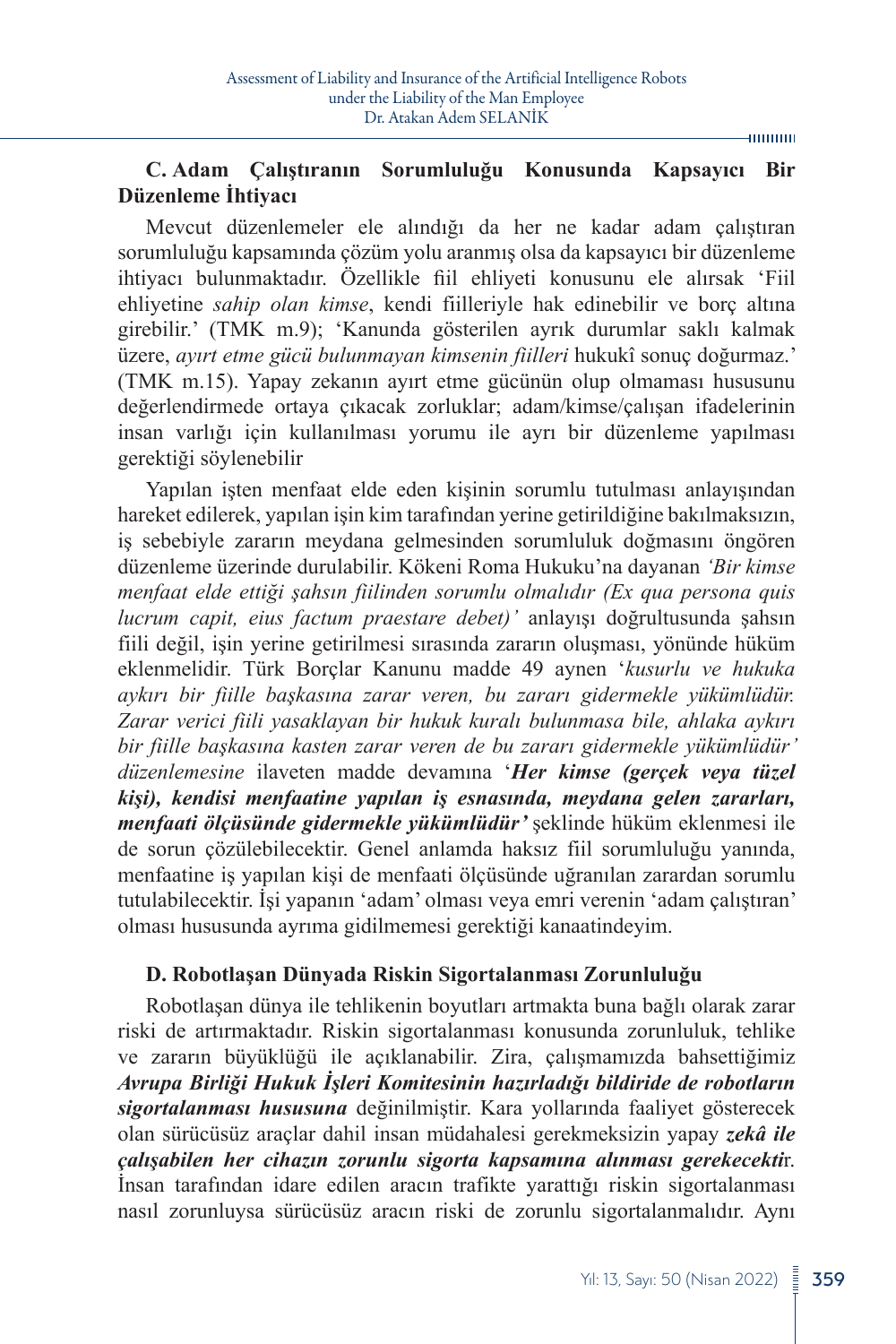**munu**-

durum tıbbi müdahale robotları için de geçerli olacaktır. Tıbbi müdahale hizmeti sunan hekimin yanlış tedavi riski, işin yapay zekâ tarafından yapılması halinde de aynen devam eder. Yapay zekaların kullanımın artması, insanlar üzerinde meydana gelebilecek bedeni zararların riskini artırmaktadır. Robotları üreten veya kullanan şahısların maddi yetersizlikleri sebebiyle karşılanamayan zararların artması hususu sosyal açıdan olumsuz sonuçlara sebebiyet vereceğinden, devletlerin tedbir alması, zorunlu sigorta yapılması ve bu hususun fon kurularak organize edilmesi gereklidir.

#### **SONUÇ**

Yapay zekâ robotların uygunsuz ürün olması, uygunsuz ürün sorumluluğu kapsamında çözülebilmektedir; yine tehlike içeren bir faaliyetse tehlike sorumluluğu ile sonuca gidilmelidir. Ortaya çıkan boşluk ürünün uygunluğu olmakla birlikte, tehlike içermeyen işlerde, kullanım hatası veya görülen iş sırasında yapay zekanın kullanıcısının talimatı olmaksızın kendi vereceği karar ile meydana gelecek haksız fiil ile oluşacak zararlardır. Yapay zekanın kendi kendini geliştirerek bağımsız karar alabilmesi, kullanıcı açısından sorumluluk kurulmasını zorlaştırmaktadır. Bu durumda da *menfaat olgusu ile çalışanın verdiği zararlardan sorumluluk yolu ile sorun çözülmelidir.*

Yapay zekânın karar ve eylemleriyle verdiği zarardan kimin hangi gerekçeyle sorumlu tutulacağı hususu, birden fazla açıdan ele alındığında yapay zekâ robot, imal edilen, ithal edilen bir ürün olarak değerlendirilebileceği gibi, çalıştırılan, talimat verilen, kullanılan, faydalanılan, menfaat sağlanan olarak da değerlendirilebilmektedir. *Yapay zekâ robotlar zamanla adam çalıştırmanın yerini alacağından tıpkı adam çalıştıran sorumluluğunda olduğu gibi menfaat olgusunu öne çıkartmak gereklidir*. Yapay zekânın malvarlığının olmaması halinde zararın muhatabı olarak elektronik kişilik verilse dahi uğranılacak zararın tazmini noktasında boşluk devam edecektir. Üretim hatası olmayan durumlarda veya üretim hatası olsa dahi bu hususu iyice araştırmadan veya *işine uygun olduğu konusunda seçici davranmayan kullanıcının da sorumluluğuna gidilmesi gereklidir*. Ürünü satarak menfaat elde eden üretici veya ithalatçının yanı sıra *ürünü kullanarak, işini gördüren menfaat elde eden kullanıcının, çalıştıranın da zarara katlanması gerekecektir*. Tıpkı adam çalıştıranda olduğu gibi belirli bir işini yaptırmak üzere yapay zekâ sahibi robot kullanan menfaat sahibi, *işe uygun yapay zekâ seçmeli, gerekli testleri yapmalı, uygun teçhizat sağlamalı, denetlemelidi*r. Zira üretici, robotu uygun üretmiş ancak menfaat sahibi kullanıcı, amacına uygun kullanmamış veya gerekli özeni göstermemiş olabilir. Bu durumda ortaya çıkan zarardan sorumlu olmalıdır. Yapay zekanın kendi kendine karar vermesi söz konusu olabileceğinden, haksız fiil meydana gelen durumda, kullanıcısı doğrudan haksız fiil sahibi olmayacağından sorumluluktan kurtulması söz konusu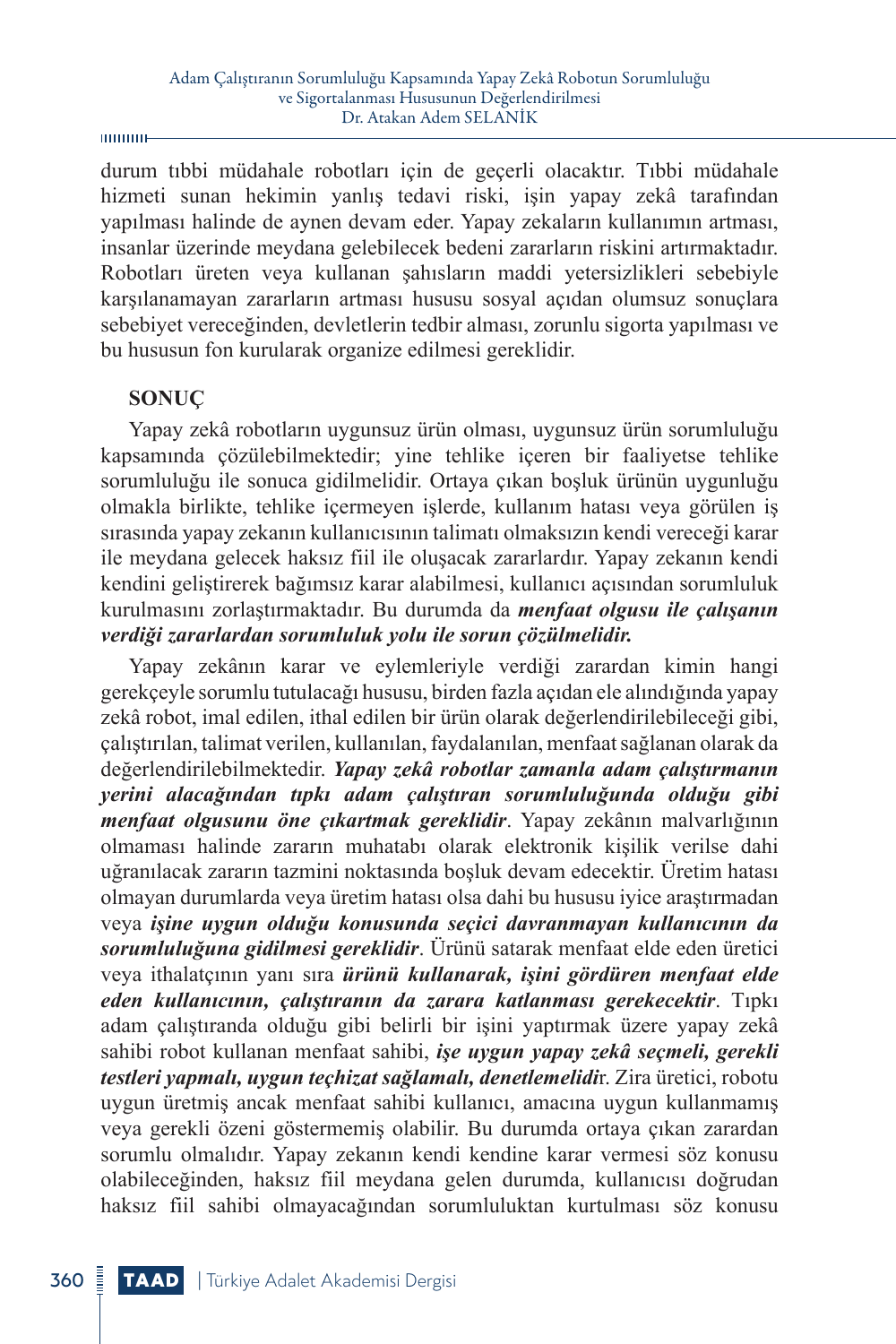olabilecektir. Ürünün hatalı üretimi de söz konusu olmayabilir. Burada ortaya çıkan boşluğun adam çalıştıran sorumluluğu ile kapatılabileceği kanaatindeyiz. Adam ifadesi, yukarıda da belirttiğimiz gibi TDK ikinci anlamında '*birinin yanında bulunan ve işini yapan kimse', 'birinin yararlandığı, kullandığı kimse', 'görevli kimse'* olarak ele alınmalı; sorumluluk kurulmalıdır. Çalışmada, adam çalıştıranın sorumluluğu tarihsel süreç içerisinde ele alınmış, iç hukuk sistemlerine yön veren genel hukuki sistemler içerisinde değerlendirilmiştir. Robotların, eylemlerinden sorumluluk, onları kullanan, üreten aktörlere yüklenebilecektir.

Robotların sorumluluğunun boyutları, zamanla daha da artacaktır. Yapay zekanın ulaşacağı boyutlar, robotları kasten zarar verme noktasına da getirebilecektir. Bu bağlamda, kötü niyetli üretimlerin engellenmesi için ölçütler getirilmeli; bu ölçütlere aykırılığın ceza kanunları kapsamında suç teşkil etmesi sağlanmalıdır. Diğer yandan trafikte araçların yarattığı tehlikenin benzeri bir tehlike yapay zekanın kullanımıyla kontrolsüz olarak artacaktır. Bu bağlamda sigorta endüstrisi devreye sokulmalı, bu yönde poliçeler üretilmeli, zorunlu sigorta yapılmayan hallerde zararı giderecek güvence hesabı benzeri fon kurulmalıdır.

## **KAYNAKÇA**

Akipek, Şebnem ve Küçükgüngör, Erkan, 'İngiliz Hukukunda İşçilerin Haksız Fiilleri Dolayısıyla İşverenin Kusursuz Sorumluluğu' Prof. Dr. Seyfullah Edis'e Armağan, 741-751 (Dokuz Eylül 2000).

Altop, Atilla, 'Değerlendirme Konuşması 6098 sayılı Türk Borçlar Kanunu Hükümlerinin Değerlendirilmesi Sempozyumu (3-4 Haziran 2011)' Marmara Üniversitesi Hukuk Fakültesi Hukuk Araştırmaları Dergisi Özel Hukuku Sempozyumu Özel Sayısı, Prof. Dr. Cevdet Yavuz'a Armağan (2. Bası, İstanbul 2012).

Antalya, Gökhan, Borçlar Hukuku Genel Hükümler (2. Bası, Seçkin 2019).

Bak Başak, 'Medeni Hukuk Açısından Yapay Zekânın Hukukî Statüsü ve Yapay Zekâ Kullanımından Doğan Hukukî Sorumluluk' (Türkiye Adalet Akademisi Dergisi) (Y. 9) 35 (Temmuz 2018).

Bakırcı, Kadriye, 'İş Hukuku ve Toplumsal Cinsiyet Bakış Açısından "Adam" Çalıştıranın Sorumluluğu' Akit Dışı Kusursuz Sorumlulukta Bedensel Zararlar Uluslararası Kongresi (Türkiye Barolar Birliği Yayınları 2018).

Bayamlıoğlu, Emre, 'Akıllı Yazılımlar ve Hukukî Statüsü: Yapay Zekâ ve Kişilik Üzerine Bir Deneme', Uğur Alacakaptan'a Armağan (İstanbul Bilgi Üniversitesi Yayınları, İstanbul 2008) 139.

4000000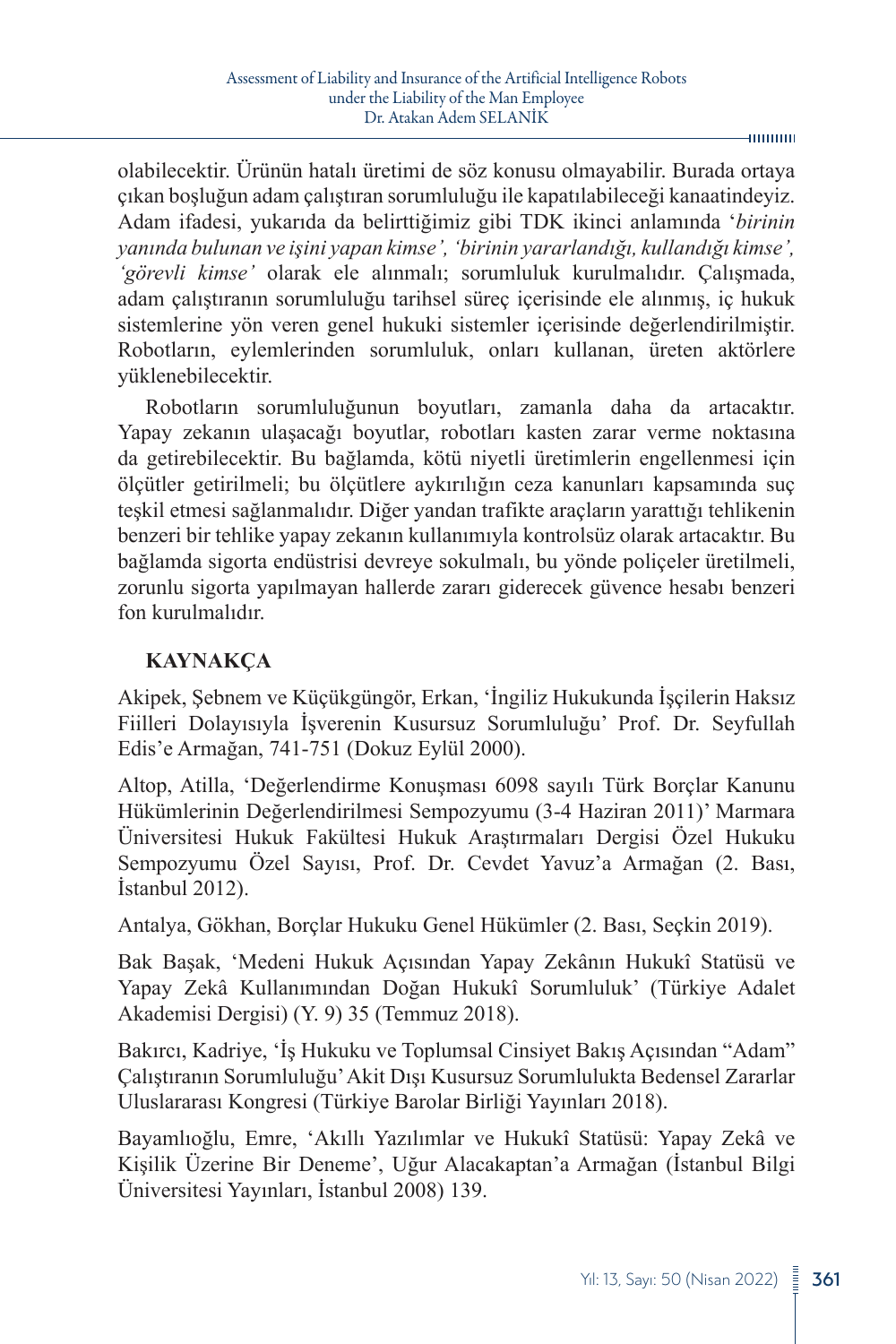Caspers, Georg, 'Alman Hukukunda Adam Çalıştıranın Sorumluluğu (Gerçekleştirme Görevlisinin Mali Sorumluluğu)' Akit Dışı Kusursuz Sorumlulukta Bedensel Zararlar Uluslararası Kongresi (Türkiye Barolar Birliği Yayınları, 2018).

Erdoğmuş, Belgin, In Diem Addicto (Daha iyi teklif kaydı) (İstanbul 1972).

Eren, Fikret, 'Adam Çalıştıranın Sorumluluğunda İşletmenin Çalışma Düzeni ile Zarar Arasındaki İlişki' Akit Dışı Kusursuz Sorumlulukta Bedensel Zararlar Uluslararası Kongresi (Türkiye Barolar Birliği Yayınları 2018).

Eren, Fikret, Borçlar Hukuku Genel Hükümler (25.Bası, Seçkin 2020).

Eren, Fikret, Borçlar Hukuku Genel Hükümler (4. Bası, Sevinç 1991).

Eren, Fikret, 'Hukuka Aykırılık Bağı veya Normun Koruma Amacı Teorisi' Prof. Dr. Mahmut Koloğlu'ya 70.Yaş Armağanı (Ankara, Ankara Üniversitesi Hukuk Fakültesi Yayını1975).

Ersoy, Çağlar, Robotlar, Yapay Zekâ ve Hukuk (On İki Levha Yayınları, 2018).

Havutçu, Ayşe, Türk Hukukunda Örtülü Bir Boşluk: Üreticinin Sorumluluğu (Seçkin 2005).

Havutçu, Ayşe, 6402 Sayılı Tüketicinin Korunması Hakkında Kanun'a Göre Ayıplı Mal veya Hizmet Nedeniyle Tüketicinin Tazminat Hakkı (Özellikle Bedensel Zararlar Yönünden, Yeni Gelişmeler Işığında Bedensel Zararların Tazmini, Uluslararası kongre, TBB, (Türkiye Barolar Birliği Yayınları: 309, Ocak 2016).

Holdsworth, Sir William, A History of English Law, VIII (London 1966).

Honsell, Heinrich /Vogt Nedim Peter /Wiegand Wolfgang, Kommentar zum Schweizerischen Obligationenrecht, I (3.Aufl.,Basel-Genf-Munchen 2003).

Jaggi, Peter, Beitrage zum Schweizerishen Juristentag (2. Halbbd. 1967).

Kaneti, Selim, İsviçre Federal Mahkemesinin Borçlar Hukuku Kararları (1.Bası, Banka ve Ticaret Hukuku Araştırma Enstitüsü 1968).

Kara Kılıçarslan, Seda, Adam Çalıştıranın Sorumluluğu (Turhan 2017).

Karahasan, Mustafa Reşit, Sorumluluk Hukuku (Beta 1995).

Karahasan, Mustafa Reşit, Sorumluluk ve Tazminat Hukuku (Sevinç 1981).

Karahasan, Mustafa Reşit, Türk Borçlar Hukuku Genel Hükümler (Beta 2004).

Keller, Max and Gabi, Sonja, Haftpflichtrecht (2.Aufl., Basel et al.1988).

Kılınç, Ayşe Nur, Adam Çalıştıranın Organizasyon Sorumluluğu (Legal 2018).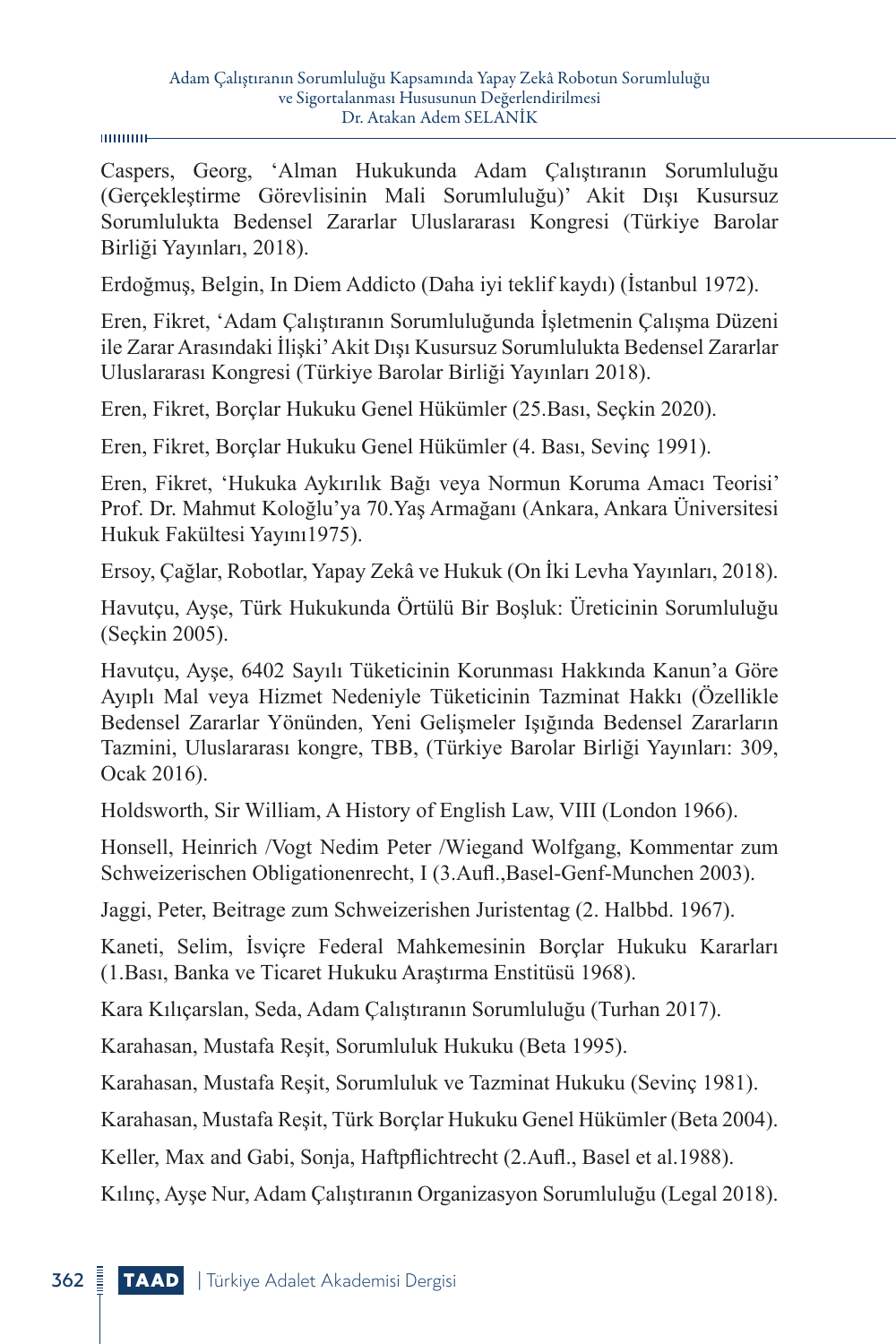#### 4000000

Larenz, Karl und Canaris, Claus-Wilhelm, Lehrbuch des Schuldrechts, Band II2 (13.Aufl.1994).

Nater, Hans, Die Haftpflicht des Geschaftsherrn gemass OR 55 angesichts der wirtschaftlich-technischen Entwicklung (Zurich 1970).

Nomer, Haluk, Borçlar Hukuku Genel Hükümler (14.Bası, Beta 2015).

Oftinger, Karl and Stark, Emil W, Schweizerisches Haftpflichtrecht, II (Teil bd.I, Besonderer teil, 4.Aufl., Zürich 1987).

Rado, Türkan, Roma Hukuku Dersleri-Borçlar Hukuku (Filiz 2016).

Renaut, Marle-Helene, Histoire du droit des obligations, (Français, Ellipses, 2008).

Rey, Heinz, Ausservertragliches Haftplifchtrecht (4.Aufl., Zurich-Basel-Gent 2008).

Schwarz, Andreas B, Borçlar Hukuku Dersleri (çev: Bülent Davran) I (İstanbul 1948).

Serozan, Rona, Baysal Başak and Sanlı Kerem Cem, Serozan Borçlar Hukuku Özel Bölüm (İstanbul, 2019).

Şenocak, Zarife, 'Adam çalıştıranın Sorumluluğunda (TBK mad 66) Özel Sorunlar' Akit Dışı Kusursuz Sorumlulukta Bedensel Zararlar Uluslararası Kongresi (Türkiye Barolar Birliği Yayınları 2018).

Tahiroğlu, Bülent, Roma Borçlar Hukuku (Der 2016).

Tandoğan, Haluk, Kusura Dayanmayan Sözleşme Dışı Sorumluluk Hukuku (Turhan 1981).

Topuz, Murat, 'Adam Çalıştıranın Sorumluluktan Kurtulmasını Sağlayabilecek Hukuki İmkanlar' Akit Dışı Kusursuz Sorumlulukta Bedensel Zararlar Uluslararası Kongresi (Türkiye Barolar Birliği Yayınları 2018).

Uygur, Turgut, Açıklamalı-İçtihatlı Borçlar Kanunu, Sorumluluk ve Tazminat Hukuku, C.3 (Seçkin 2003).

Uzun, Fatih Burak: 'Gerçek Kişilerin Hak Ehliyeti ve Hak Ehliyetine Uygulanacak Hukukun Tespiti', (Hacettepe Hukuk Fakültesi Dergisi) 6.2 (2016).

Ünlütepe, Mustafa, Organizasyon Sorumluluğu (TBK m.66/3) (Legal 2016).

Widmer, Pierre and Wessner, Pierre, Revision und Vereinheitlichung des Haftpflichtrechts, Erläuternder Bericht (Bern 2000).

Yüksel Bozkurt, Armağan Ebru and Bak, Başak 'Yapay Zekâ', Futurist Hukuk (Aristo Yayınları 2018).